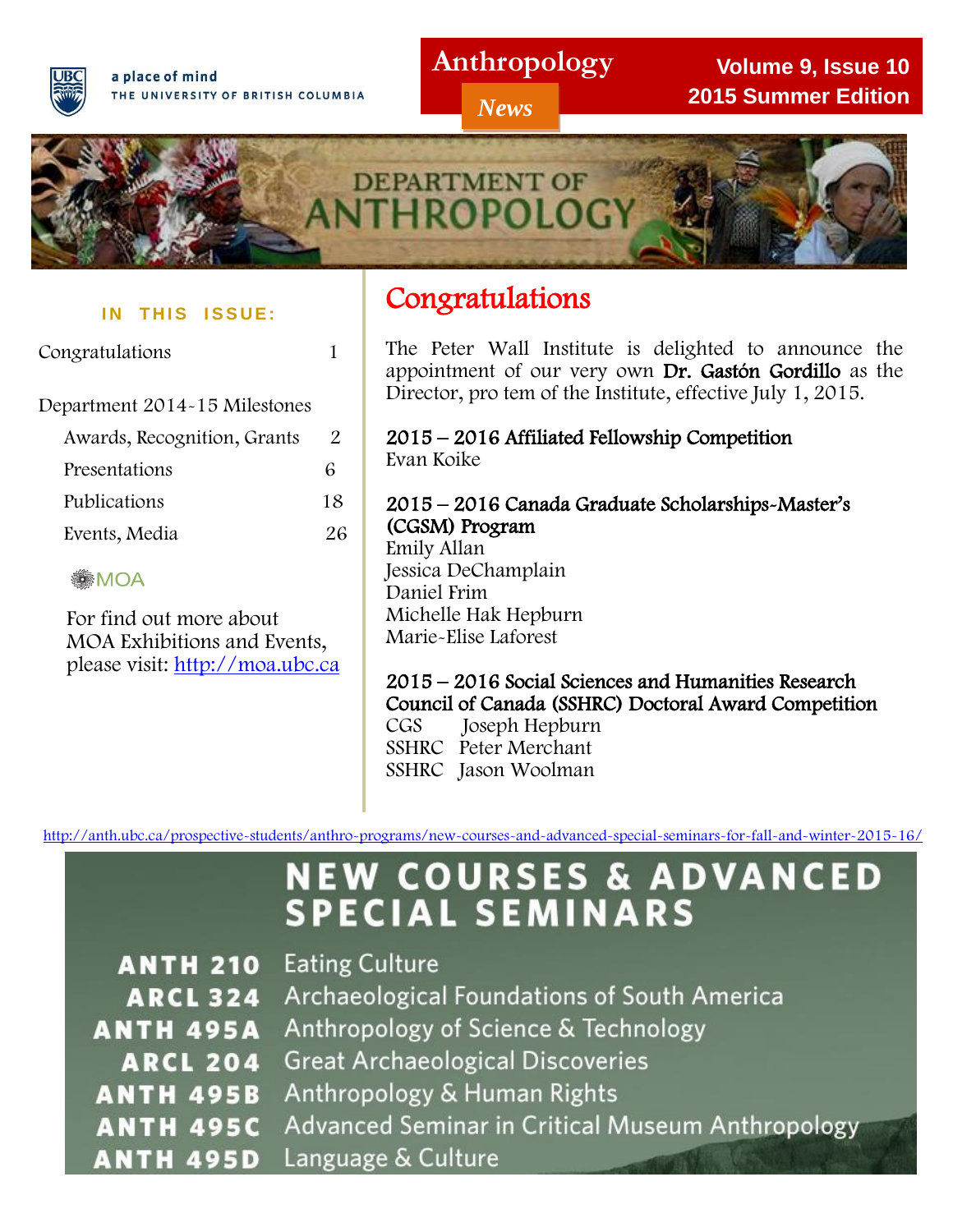# Department of Anthropology 2014 – 2015 Milestones

# Recognitions, Grants, Awards, Prizes and Scholarships

#### Basant Ahmed-Sayed,

j

 Anthropology Matriculated Student, who was awarded a supplemental travel grant (\$500) to present at the Japan Studies Association of Canada (JSAC) meetings held at the Canadian Embassy in Tokyo and Chuo University in May 2015, by the Centre for Japanese Research (CJR).

#### Nicole Aleong (ASA co-president)

 Awarded the 2015 Dean's Award for Outstanding Leadership in the Faculty of Arts. This award recognizes an exceptional graduating student who has made a significant impact during their time at UBC through their passion for learning, as well as depth, impact and scope of their involvement. Nicole was also nominated for the Dean's Outstanding Leader from UBC to Beyond.

#### Chris Arnett

 2015 – 2015 Departmental Recipient Award: Charles and Alice Borden Fellowship for Archaeology

#### Kamal Arora

- 2015 Departmental Recipient Award: Dr. Lakhbir K. Jassal Graduate Travel Awards in Arts
- Recipient of the Dr. Lakhbir K. Jassal Graduate Travel Award
- Awarded the 2014 Nehru Humanitarian Award (Centre for India and South Asia Research, UBC, and The Goel Family Charitable Foundation).
- Awarded the 2014 Zora Neale Hurston Award (Association for Feminist Anthropology American Anthropological Association).

#### Michael Asch

 Associate in our Department, awarded the Canada Prize in the Social Sciences, On Being Here to Stay: Treaties and Aboriginal Rights in Canada.

#### Catherine Cooper

 Awarded the Harry Hawthorn Award for the Best MA Thesis for her paper "Determining Shortterm Dietary Change in the American Southwest: Seasonality Using Isotopic Analysis of Human Hair". Nominated by: Dr. Mike Richards

#### Millie Creighton

 Anthropology Faculty, who was awarded a supplemental travel grant (\$500) to present at the Japan Studies Association of Canada (JSAC) meetings held at the Canadian Embassy in Tokyo and Chuo University in May 2015, by the Centre for Japanese Research (CJR)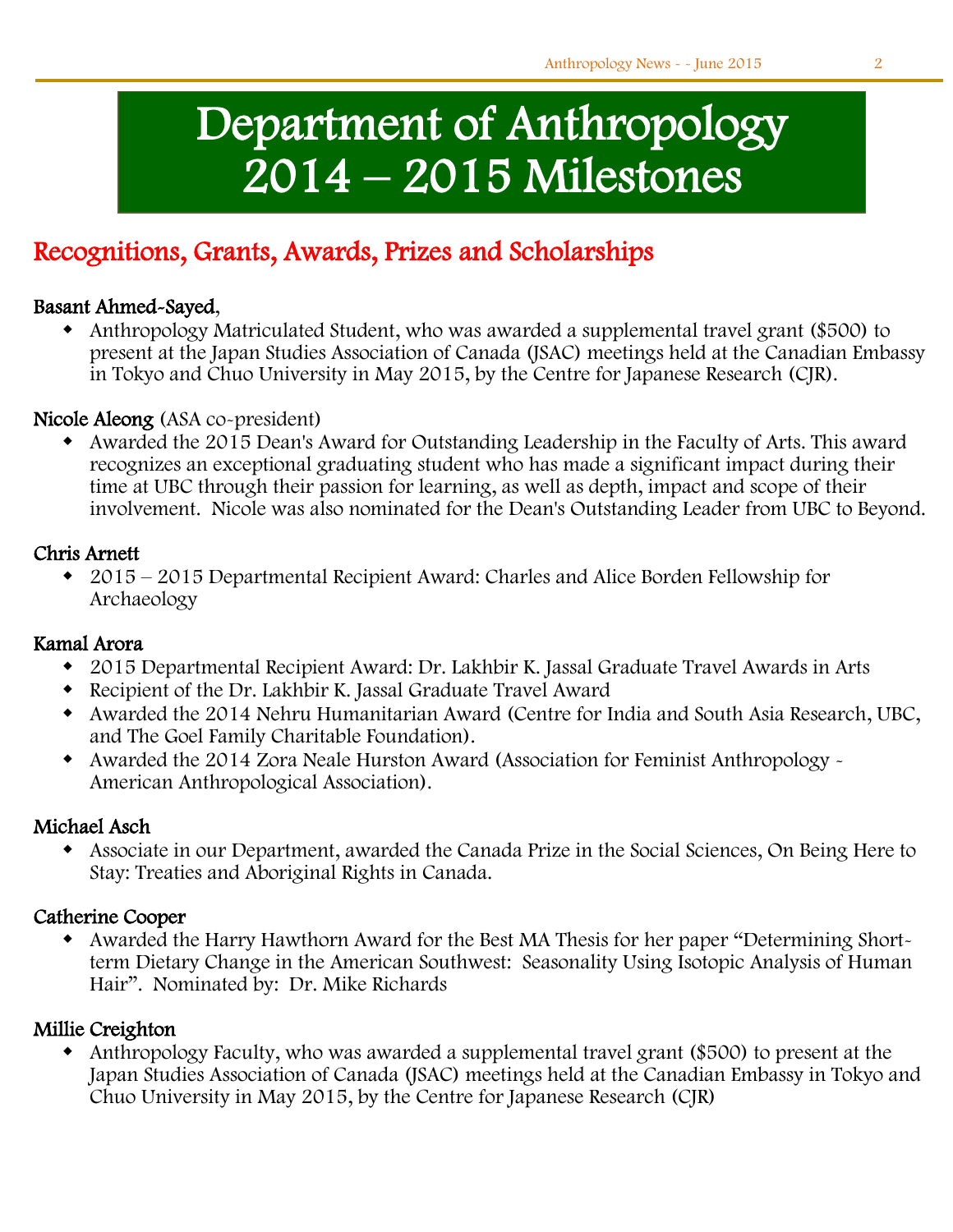Awarded a Humanities and Social Science (HSS) grant of \$2,000 to make an international invited conference presentation in Jerusalem, Israel for the conference 'Cultural Geography of the Hallyu: Mapping the World through Korean Popular Culture,' May 13-15, 2014.

#### Jessica de Champlain

- Awarded a travel research grant (\$650) through the Faculty of Arts Graduate Student Research Grants Awards.
- Awarded a research grant (\$800) to further her research related to Korea by the Centre for Korean Research (CKR).

#### Cordelia Frewen and Diana Marsh

 Received two of the Volkswagen Foundation's 15 travel grants for young researchers to attend "Positioning Ethnological Museums in the 21st Century," a Herrenhausen Symposium to be held in Hanover, Germany from June 21-23, 2015.

#### Sarah Fessenden

 Awarded the 2015 St. Clair Drake Student Travel Grant, Society for the Anthropology of North America

#### Gregory Gan

- Recipient for the SSHRC Michael Smith Foreign Supplement (2015).
- Current recipient of the SSHR CGS Doctoral Fellowship.
- Awarded the Arts Research Graduate Award from UBC (2014).
- Recognized as the Liu Scholar from the Liu Institute for Global Issues (2014).
- Recognized as the Chair of Migration Network, Liu Institute for Global Issues (Sept 2014 to April 2015).

#### Gastón Gordillo

 Awarded the 2014 Peter Wall Institute for Advanced Studies, University of British Columbia. Project: "Outline of a Theory of Terrain" (CDN \$25,000).

#### Ezra Greene

 Awarded the 2015 TLEF Grant. Wising Up: Learning to Share Knowledge between Canada's Northern Communities and Southern Classrooms. Principal Applicant: Patricia Johnston.

#### Mascha Gugganig

 "Hawaii Cardboard" photograph was selected as the 2015 cover image for Anthropology and Environment Society Facebook page.

#### Charlotte Townsend-Gault, Jennifer Kramer and Chuuchkamalthnii (Ron Hamilton), eds.

- *Native Art of the Northwest Coast* received the 2015 Canada Prize in the Humanities by the Federation for the Humanities and Social Sciences.
- Native Art of the Northwest Coast received the Prince George Public Library Jeanne Clark award for best publication on Northern History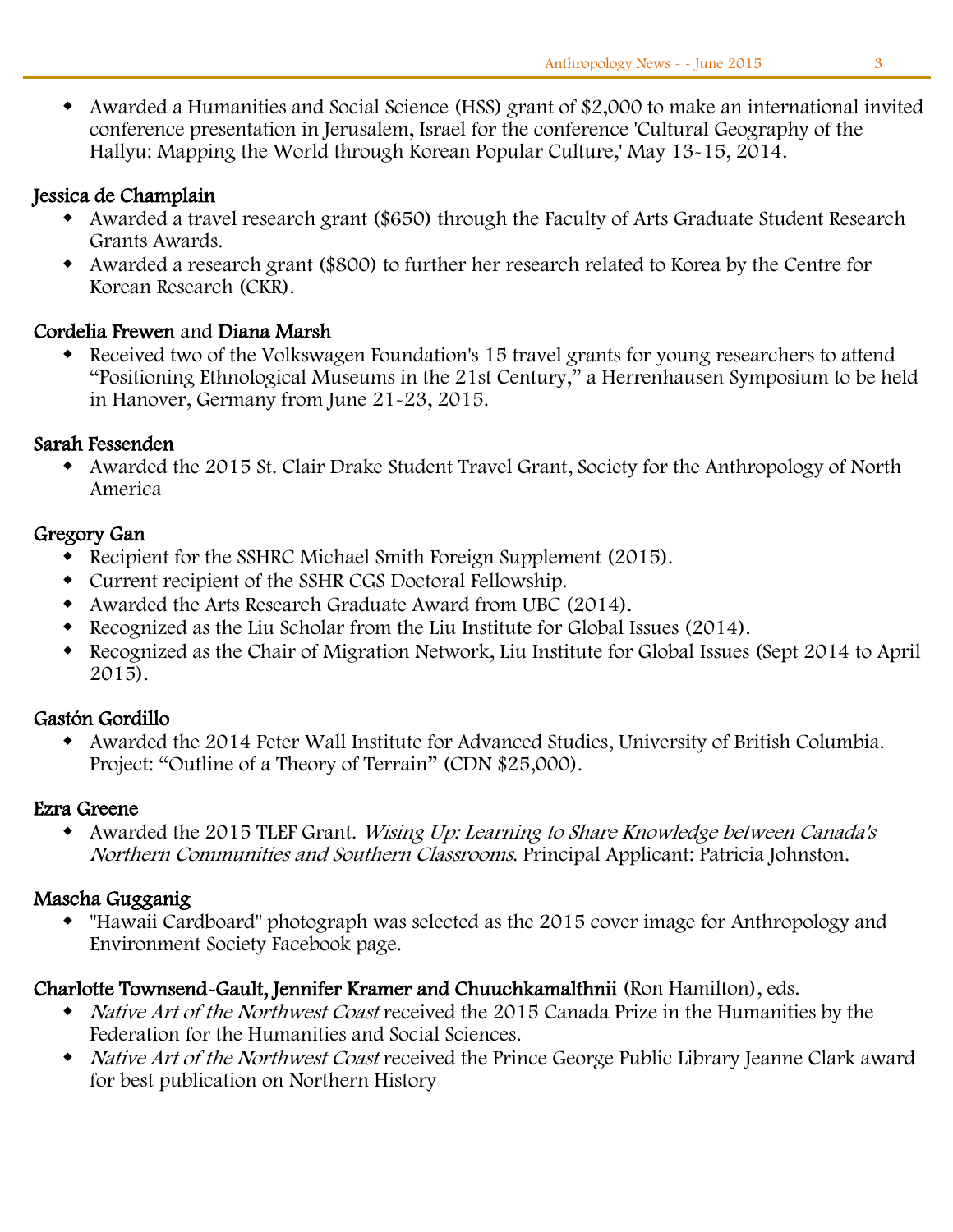#### Eric Guiry

- Wenner Gren Dissertation Fieldwork Grant. Project title: Domesticate animals in colonial trade networks: Stable isotopic perspectives on historical human-animal relations. (\$19, 175 USD)
- United Kingdom Archaeological Science Meeting Poster Prize. (£100 GBP)
- Society for Archaeological Science Student Research Award. (\$500 USD)
- Chacmool Association Conference Poster Prize. (\$100 CAD)

#### Chizuru Kinjo

 Anthropology Undergrad Student, who was awarded a supplemental travel grant (\$500) to present at the Japan Studies Association of Canada (JSAC) meetings held at the Canadian Embassy in Tokyo and Chuo University in May 2015, by the Centre for Japanese Research (CJR).

#### Evan Koike

- Received the St. John's College Li Pai Lin Memorial Graduate Scholarship (in the amount of \$500).
- Awarded the N.H. Benson International Graduate Award for the 2014 Summer Session, and monetary prize of \$250.

#### Sara V. Komarnisky

 Accepted a position as a postdoctoral fellow in the Department of History at the University of Alberta with a project called "Object Lives and Global Histories in Northern North America."

#### Jennifer Kramer

- 2014 Faculty of Arts Research Grant "Building Collaborative Research Relations in order to (Re)connect Contemporary Nuxalkmc with Nuslhiixwta (Family Treasures) in Museum Collections", \$1,200
- Grant PI 2015 Peter Wall Theme Development Workshop Funded: Exploring the Role of University Museums in Mobilizing Cultural Resources for Central Northwest Coast First Nations Cultural Revitalization, March 23, 2015.

#### Leslie Robertson and the Kwagu**ł** Gixsam

- 2015 Finalist (1 of 5), François-Xavier Garneau Medal for, *Standing Up* with Ga'axsta'las. Canadian Historical Association, (May 18).
- 2014 Canadian Committee on Women's History Book Prize for, Standing Up with <sup>G</sup>a'ax*̱*sta'las. Canadian Historical Association, (May 27).

#### Bryn Letham

 Awarded the Julie Cruikshank Award for Best Graduate Paper for his paper "Modelling Late Pleistocene and Early Holocene Landscapes and Archaeological Potential in the Prince Rupert Harbour Using LiDAR and GIS". Nominated by: Mike Blake

#### Diana Marsh

 Awarded a two-year Andrew W. Mellon Post-Doctoral Curatorial Fellowship at the American Philosophical Society in Philadelphia.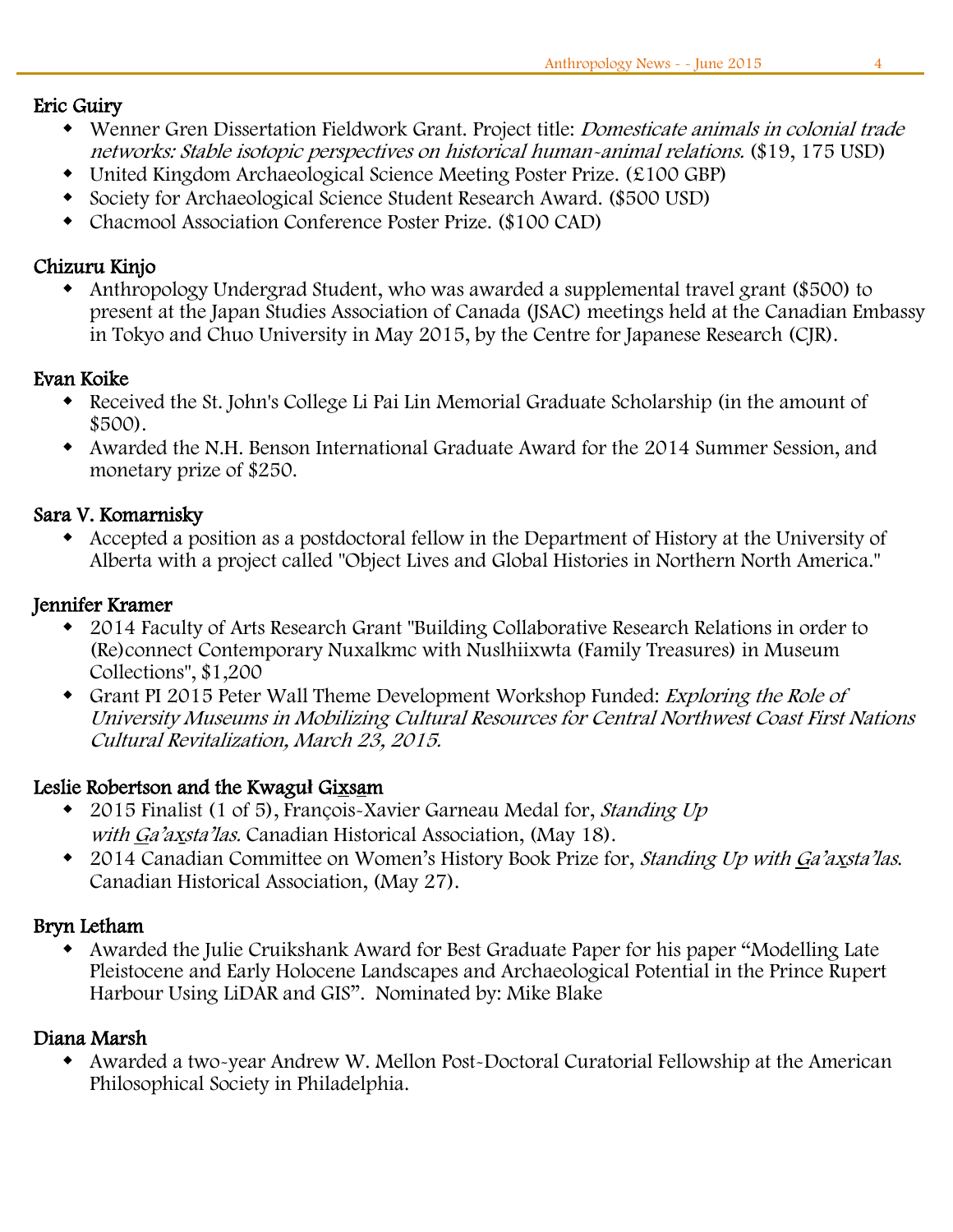#### Carol E. Mayer

• Awarded as the [2014 BC Museums Association Award for Outstanding Achievement](http://museumsassn.bc.ca/awards/outstanding-achievement/) for the exhibition "Paradise Lost? Contemporary Works from the Pacific".

#### William McKellin

Appointed Associate Chair of the UBC Behavioural Research Ethics Board

#### Jessica Metcalfe

 Awarded the Larry D. Agenbroad Legacy Fund for Research Grant from the Mammoth Site of Hot Springs, South Dakota (\$900 USD).

#### Lindsay Moore

2015 Departmental Recipient Award: Francis Reif Scholarship

#### Madeline Moore

2015 Departmental Recipient Award: Michael AMES Scholarship in Museum Studies

#### Vishala Parmasad

Awarded the Residency as a Scholar at the Brocher Foundation in Switzerland in 2016.

#### Michael Richards

- Elected as a Fellow of the Royal Society of Canada in recognition of his outstanding scholarly, scientific and artistic achievement. Election to the academies of the Royal Society of Canada is the highest honour a scholar can achieve in the Arts, Humanities and Sciences.
- 2015 Social Sciences and Humanities Research Council of Canada (SSHRC) Using isotope signatures to find the origin of unidentified human remains from forensic contexts \$302,000
- 2015 Natural Sciences and Engineering Research Council (NSERC) Multi-isotope analysis of palaeofauna sequences as indicators of past environments and climates \$135,000

#### Katie Roth

2015 Departmental Recipient Award: Wilson Duff Memorial Scholarship

#### Lara Rosenoff Gauvin

Awarded the B.C. Arts Council Grant - Project Assistance for Visual Artists for \$6000.

#### Patricia Shaw

Recipient of the 2014-15 Dean of Arts Award.

#### Sara Shneiderman

- PI for MITACS Globalink Research Award for the project "Visualizing Cultural Reproduction in Sikkim: A Material Cultural Approach" to supervise Anthropology undergraduate student Aadil Brar's summer research in Gangtok, Sikkim, India.
- Fulbright Senior Specialist Grant, Central Department of Sociology/Anthropology, Tribhuvan University, Kathmandu, Nepal
- Wenner-Gren Foundation Post-PhD Fellowship for the project "Restructuring Life: Citizenship, Territory and Religiosity in Nepal's State of Transformation"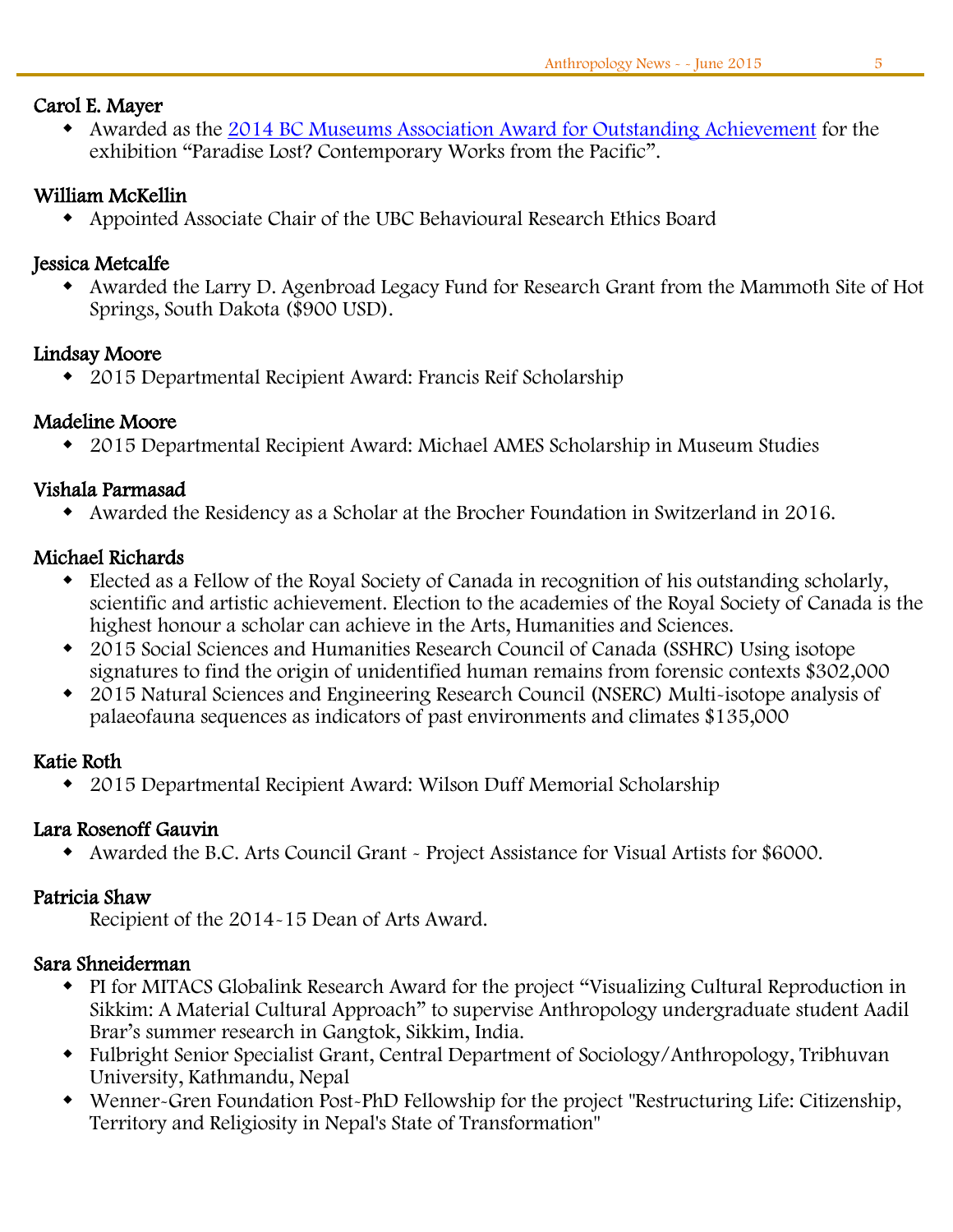Hampton Fund Research Grant New Faculty Award, University of British Columbia

#### Michael Shepard

Recipient of the UBC Anthropology PhD Writing Award 2014, who will be receiving \$6,000.00.

#### Mark Turin

- Appointed as a [Green College Leading Scholar](http://www.greencollege.ubc.ca/the_college_community/leading_scholars.php) (2014-2016).
- Awarded a [UBC-VPRI Knowledge Mobilization Grant](http://www.ors.ubc.ca/contents/new-funding-updates-office-vp-research-international-office) (2014-2015).
- 2014 Arts Undergraduate Research Award (AURA) for 'The Thangmi Wedding Ritual: Endangered Oral Literature from Nepal.' \$3,000
- 2015. TLEF Grant. Uncovering Indigenous Stories through Digital Tools at this "Place of Mind" \$50,000. Principal Applicant.
- 2015. National Science Foundation (NSF# 1447886). Developing Standards for Data Citation and Attribution for Reproducible Research in Linguistics. Participant. USD \$98,407.
- Arcadia Fund. Kalmyk Cultural Heritage Documentation Project. Participant and Advisor. 4-year grant totaling USD \$1.25 million.
- $\rightarrow$  *InterPARES Trust*, iSchool @UCB, Co-Investigator.

#### Rafael Wainer

Recipient of the UBC Anthropology PhD Writing Award 2014, who will be receiving \$6,000.00.

#### Megan Wong

Recipient of the Killam Graduate Teaching Assistant (GTA) Awards for 2014 - 15

#### Darlene Weston

 Awarded a UBC Hampton Grant of \$24,066 for the project: Ancient identities: body modification among the Stz'uminus ancestors from the Salish Sea. The funds will be supporting research being undertaken by MA student, Colleen Parsley.

#### Krista Zawadski

 Awarded the 2015 TLEF Grant. Wising Up: Learning to Share Knowledge between Canada's Northern Communities and Southern Classrooms. Principal Applicant: Patricia Johnston.

# Presentations

#### Basant Ahmed-Sayed

 2015 Japanese Kawaii Culture (with Special Emphasis on its Popularity in Egypt and the Middle East) at the Japan Studies Association of Canada conference held in Tokyo, Japan at the Canadian Embassy in Tokyo, and Chuo University, May 23.

#### Chris Arnett and Peter Merchant

 2014 Nothing Could Be Further From The Truth: Grace Islet, a Coast Salish Cemetery (Smukw'elu) and Cultural Difference. Paper presented at the 2014 BC Archaeology Forum, Nanaimo, October 18.

 $\bullet$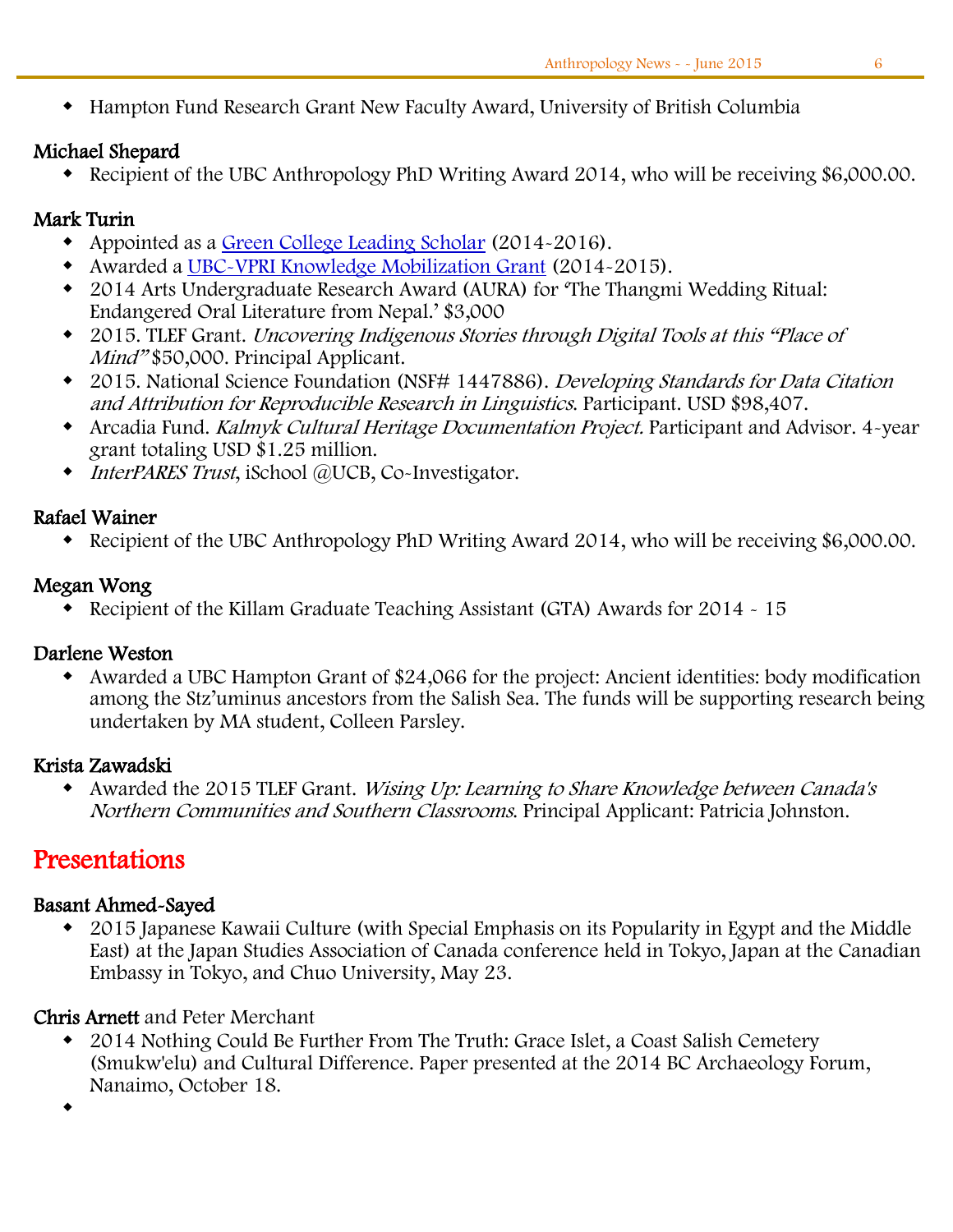Ginevra Toniello, Nyra Chalmers, Chris Picard, La'goots Spencer Greening, Chris Arnett, Helen Clifton, Cam Hill and Bruce Reece.

 2014 Gitga'at Simon Fraser University Heritage and Archaeology Project 2013-2014: Learning From The Past, Looking To The Future. Poster presented at the 2014 BC Archaeology Forum, Nanaimo, October 18.

#### Chris Arnett

- 2014 Invited participant for "Indigenous Resistance and Anarchy (Fishbowl discussion)". 9th Annual Victoria Anarchist Bookfair, Victoria, September 7.
- 2015 Grace islet: A Political and Cultural History. Invited guest speaker, Student's Anthropology Forum, Vancouver Island University, Duncan, BC, April 15
- 2015 Rock Art/TSeQU of the Nlaka'pamux, Presentations to Kumsheen Secondary and Lytton Elementary Schools, Lytton, BC, April 16
- 2015 Rock Art /TSeQU of the Nlaka'pamux. Presentations to Stein Valley School and Nlaka' pamux Nation Tribal Council Cultural Day, Lytton, BC. May 5
- 2014 A History of Ganges (Shiya'hwt), Salt Spring Island. Presentation to the Salt Spring Island Historical Society. October 8, Central Hall, Salt Spring Island.
- 2014 Maori Knowledge Systems. Presentation for College of Natural Resources, University of Idaho. October 20, Moscow.
- 2014 All My Relations: Salish Epistemologies (ShAktynmuh) and Practices Regarding Natural Resources. Presentation for College of Natural Resources, University of Idaho, October 22, Moscow.
- 2014 Rock Art Archaeology in the Salishan Territories. Presentation for Department of Anthropology, Washington Sate University. October 20, Pullman.
- 2014 Salish Rock Painting and Demographic Revitalization. Presentation for Department of Anthropology Colloquium, Washington State University, October 21, Pullman.

#### Kamal Arora

 2014 Affective Religious Practice and Memory among Sikh Women in New Delhi's 'Widow Colony.' Paper presented at "Deconstructing the Myth of Violence and Religion in South Asia and Beyond. Carleton University, October 19, 2014.

#### John Barker

 2014 Local, Transcendent and All Point In Between: Some Reflections on the Ethnographic Study of Christianity in Melanesia. Invited paper presented to Groupe, Sociétés, Religions, Laicités, CNRS, Paris, May 16.

#### Kirsten Bell and Simone Dennis

 2014 Beyond the 'white screen': Reflections on cigarette packets, materiality and meaning. Paper presented at the Contrabrand Tobacco workshop, London School of Economics, London, Oct 17.

Kirsten Bell, Simone Dennis, Roland Moore and Jude Robinson

• 2014 Entailed objects: Consuming cigarette packets. Paper presented at the An¬nual Meeting of the American Anthropological Association, Washington DC, December 4.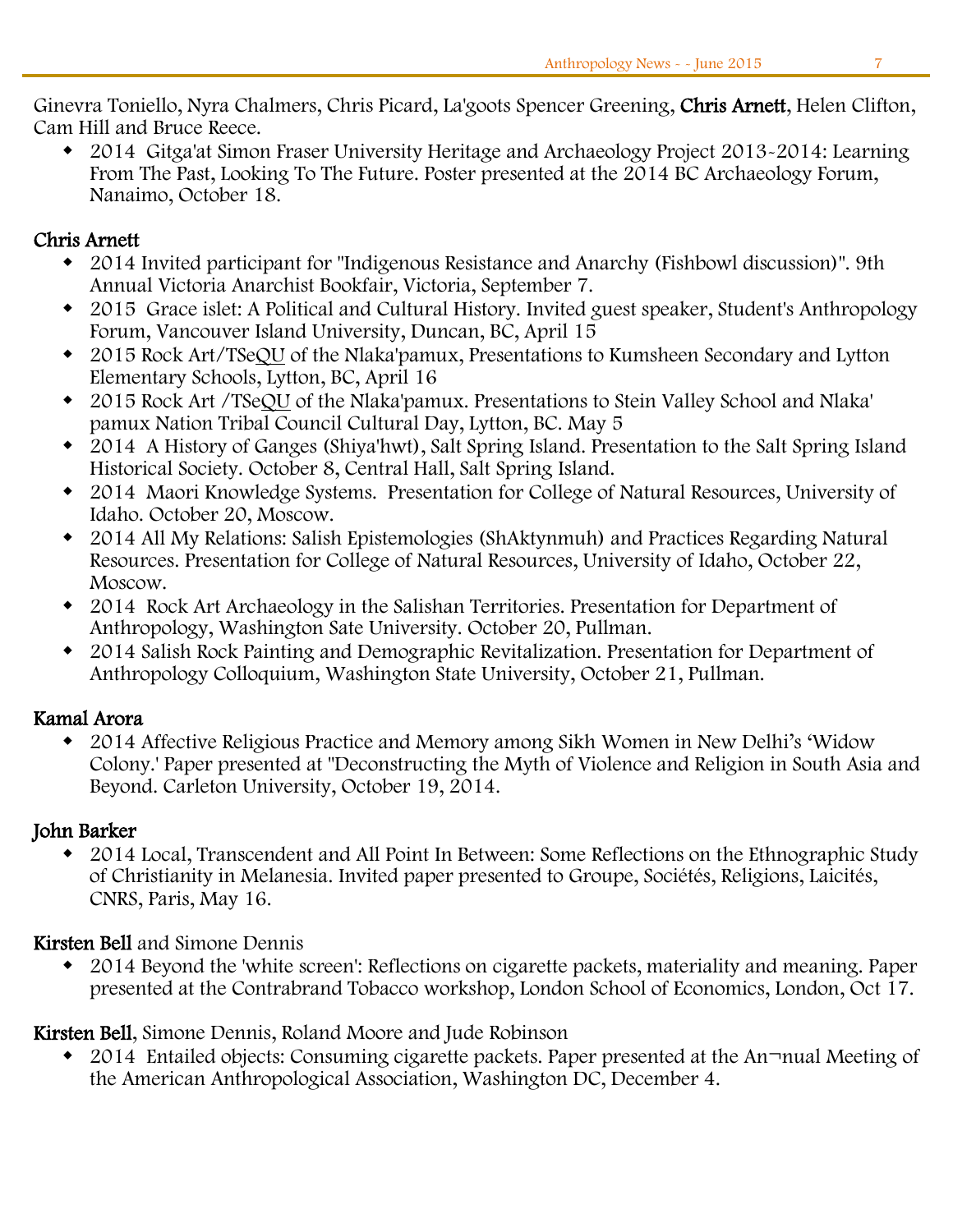#### Kirsten Bell

 2014 Discussant, 'In search of results: Interrogating evidence-based global health'. Paper presented at the Annual Meeting of the American Anthropological Association, Washington DC, December 6.

#### Alexia Bloch

 2015 Sovremennost', mobilnost', i blizkie otnoshenii ("Modernity, Mobility, Intimacy"). Paper presented in the seminar series "Folklore and Postfolklore" at the Center for Typological and Semiotic Folklore Studies, Russian State University for the Humanities, Moscow. May 18.

#### Daniel Brasil

 2015. Politics of Recognition and Non-recognition in the Americas, talk given to the International Seminar Identities and Collective Mobilizations: Perspectives on American Contexts, in Havana, Cuba, April 15th.

#### Millie Creighton

- 2015 Okinawa and Okinaniwans; Discourses of Okinawan Aboriginality and Okinawans in Urban Areas of Japan Outside Okinawa and the Ryuukyuu Islands, annual Japan Studies Association of Canada meetings held this year at the Canadian Embassy in Tokyo, Japan. May 21.
- 2015 Welcome to the Tree House! The Architecture of Raymond Moriyama and His Life Comparison as an Interned Japanese Canadian with William Allister as a POW in Japan, Japan Studies Association of Canada. May 22.
- 2015 Organized the panel, Building Identities, Constructing Citizenships, Re-Claiming Selves; Architecture, Space and Place in the Histories and Identities of Japanese, Japanese Canadians, and Koreans after Japanese Colonialization for the 2015 the annual Japan Studies Association of Canada meetings held this year at the Canadian Embassy in Tokyo, Japan in May 2015.
- 2014 'Korea-Japan Relations Through the Hallyu Looking Glass: Assessing the Korean Wave's Transnational Flows of Popular Culture, People as Tourists, and Political Contestations' at an International Conference on Korean Popular Transnational Culture held at the Hebrew University of Jerusalem, Israel, on May 15, 2014.
- 2014. 'Visualizing Japan's Department Stores 21st Century Shifts to Malltiplexes and Showcasing Asia.' Paper presented at the American Anthropological Association annual meetings on Friday, December 5, 2014 in Washington, DC.
- 2014 'Continuing Influence of the Korean Wave on Japan-Korea Relations: From Japanese Tourism to Korea to Interface with Korean Sites in Japan at the invited and travel funded World Association of Hallyu (Korean Popular Culture) Studies conference held in Pusan, Korea on August 2, 2014.
- 2014 Cchaired the panel entitled, 'Hallyu in Asia (Hallyu means Korean Transnational Popular Culture) at the invited/funded World Association of Hallyu (Korean Popular Culture) Studies conference held in Pusan, Korea on August 2, 2014.
- 2015 "Affected Communities in Northern Japan Struggle for Recovery," on Wed. March 11, 2015 on the panel 'The Triple Disaster in Japan on March 11, 2011--Four Years Later,' as part of the Special Events to Mark the 3.11 Disaster in Japan Presented by the Centre for Japanese Research, UBC on the fourth anniversary, March 11, 2015.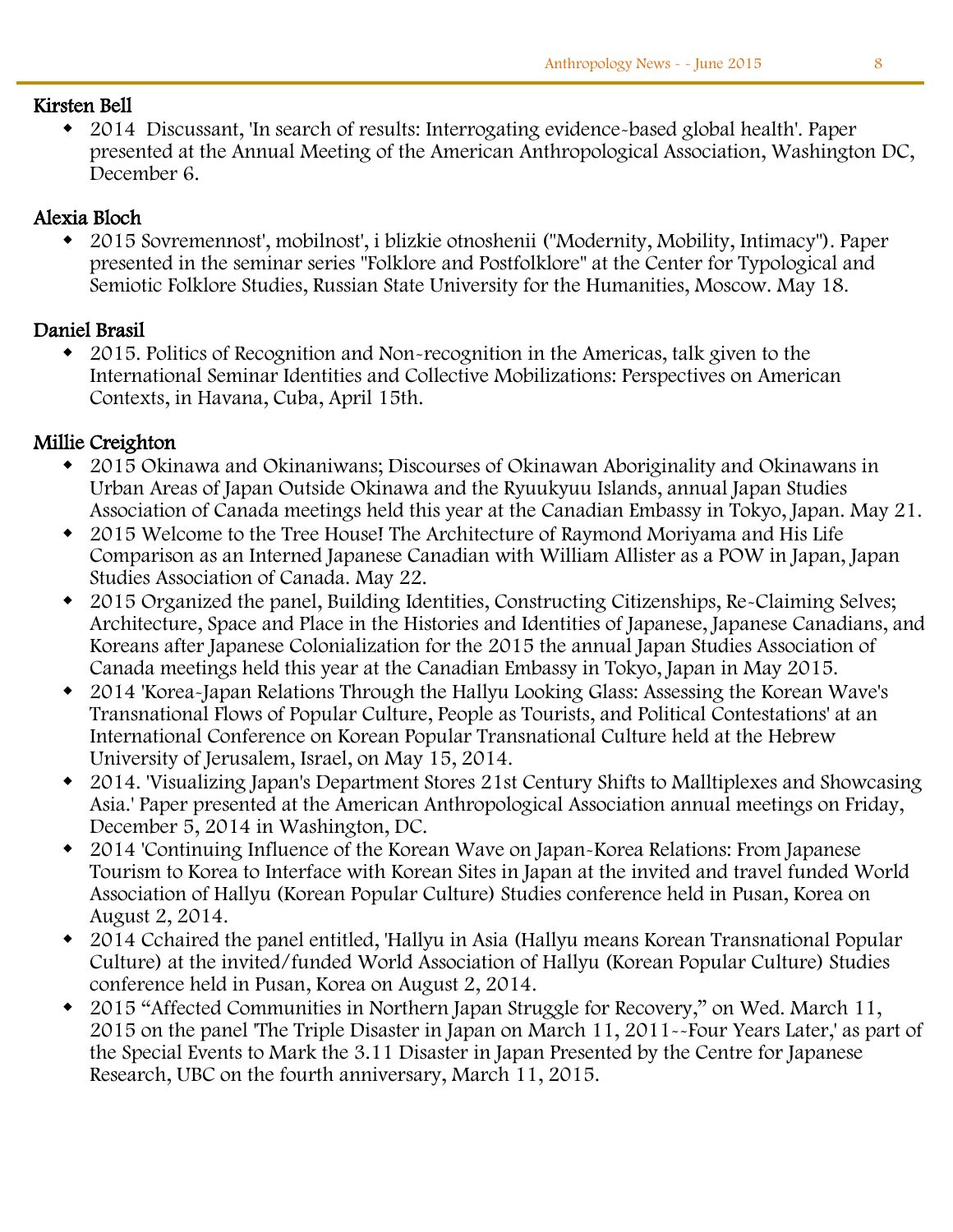- 2015 performed a Japanese Noh drama chant and also performed a 2015 Noh Shimai (dance) called *Takasago* as a duet partnered with Yasuko Okada (wife of the Consulate General of Japan to Vancouver) at the Simon Fraser Centre for the Arts on March 12, 2015.
- 2015 Selected to give opening remarks at a reception on March 13, 2015 held at the residence of the Consulate General of Japan in Vancouver in honour of the visit of Noh master Tsunao Yamai of the Komparu School of Noh, and the Noh performance held at the SFU Centre for the Arts.
- 2014 'Resilience, Renewal, and Re-storation: Japan's Department Stores and Emerging Consumer Malltiplexes (Multiplexes) in Post-Growth Urban Japan,' at the Japan Studies Association of Canada (JSAC) conference held at Ryerson University, Toronto, Ontario, on October 18, 2014.
- 2014 Japanese civil Society and citizen's activism surrounding the Japanese Constitution and Article 9 as a member of an invited panelist for the Centre for Asian Pacific Initiatives (CAPI), University of Victoria inaugural seminar on Japan and the Other: Societal Change from 1945 to the Present, entitled: Japan Breaks the Peace Clause: Article 9 and Japan's Evolving Relations with the Asian Other. Nov 5, 2014. Victoria, BC

#### Sarah G. Fessenden

- 2014 Tasting Waste: Affects, Moralities, and Materialities from Dumpster to Table. Poster presented at the Annual Meeting of the American Anthropological Association, Washington, DC. December 6.
- 2015 "Solidarity not charity": Activist anthropology with Food Not Bombs and counter domination tactics in a globalizing world. Paper presented at the Annual Meeting for the Society for the Anthropology of North America. New York, NY. April 17.

#### Gregory Gan

- 2014 "The Theory of Happiness." World Premiere. 82 minutes. Hot Docs International Film Festival, Toronto, April 26.
- 2014 "Phantom Couriers: Ghost in the Machine" Online release. 7 minutes. Dec. 1. [Available online: [http://vimeo.com/113250604](https://www.mail.ubc.ca/owa/Anth.Head@ubc.ca/redir.aspx?SURL=J8QEz1rLt_BfeMbnVc74UnkHqMZy16z5JvpWLvkI-ETauJRJK3vSCGgAdAB0AHAAOgAvAC8AdgBpAG0AZQBvAC4AYwBvAG0ALwAxADEAMwAyADUAMAA2ADAANAA.&URL=http%3a%2f%2fvimeo.com%2f113250604)
- 2014 "Beyond Borders: Cross-Disciplinary Perspectives on Migration." Panel organized at the Liu Institute, November.
- 2014 "Moving Pictures: Representing Migration in Ethnographic Film." Presented at the panel "Beyond Borders," Liu Institute, Nov. 4.
- 2013 "The World in a Suitcase: Experience of Migration through Literature, Objects and Film. Department of Anthropology, University of British Columbia Fall 2013.
- 2013 "Irony in Czech Literature and Film." Department of Central, Eastern and European Studies, University of British Columbia Fall 2013.

#### Lara Rosenoff Gauvin

- 2015 Greetings from Pabwoc, 'post' war Northern Uganda. Invited presentation at 'Interdisciplinarity Across the Globe' FIREtalk, at the University of British Columbia on Feb.4th
- 2015 'Self' Portraits from Pabwoc Village: Photography and relationship in my research practice. Invited presentation at the Interdisciplinary Seminar Series on Visual and Material Culture at UBC on March 12th
- 2014 Collaboration Conundrums: Challenges of Collaborative Research Methodologies Workshop, Presenter and Organizer. The Liu Institute for Global Issues at UBC April 9th.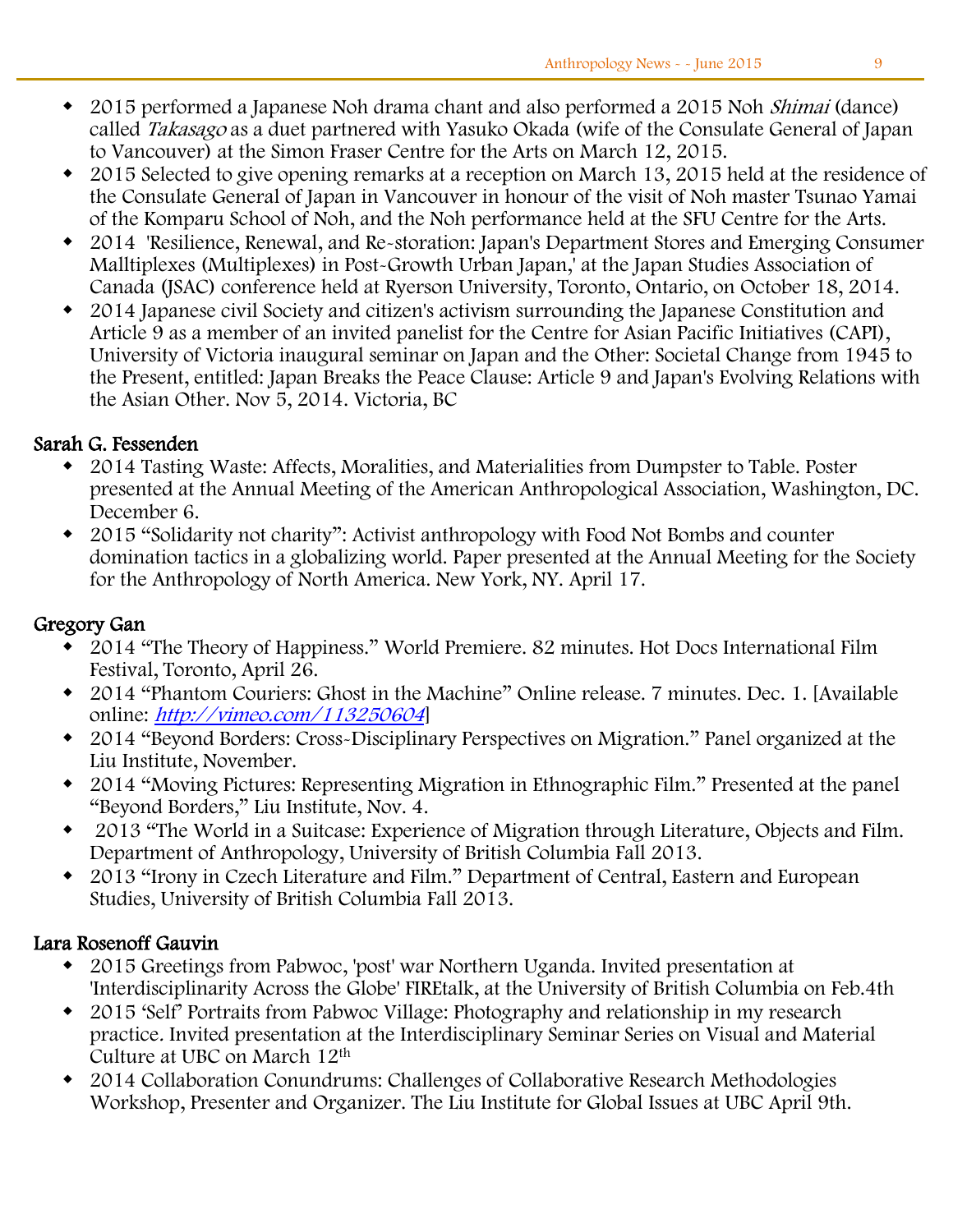2015 Re-membering Through Traditional Courtship (cuna):Youth and Belonging in Rural Post-Conflict Northern Uganda. Society for the History of Children and Youth Eighth Biennial Conference. June 26th

#### Gastón Gordillo

- 2015 Keynote Speaker: "The Emergent Properties of Destruction." American Ethnological Society Annual Meetings, San Diego, March.
- 2015 "Rubble: The Afterlife of Destruction" Monday Seminar Series, Department of Anthropology, University of Chicago, April.
- 2015 Keynote Speaker: "From Ruins to Rubble." Interdisciplinary Archaeology Workshop, Department of Anthropology, University of Chicago, April.
- 2015 "The South American Metropolis: Agribusiness and the End of Rurality." Center for Latin American Studies, University of Chicago, April.
- 2015 "The Emergent Properties of Destruction: A Forensic Ethnography of the Argentine Soy Boom." Boas Seminar, Department of Anthropology, Columbia University, April.
- 2015 Participation in the student-run workshop "Americas South-Cityspaces," on my book Rubble: The Afterlife of Destruction. Department of Anthropology, Columbia University, April.
- 2015 Workshop: Space, Materiality, and Violence. Peter Wall Institute for Advanced Studies, University of British Columbia, March.
- 2015 Panel on "Terrain" (with Stuart Elden). Association of American Geographers Meetings, Chicago, April.
- 2015 "Terrain as Insurgent Weapon: An Affective Geometry of Combat in the Valley of Death." Paper presented at the Workshop on Space, Materiality, and Violence. Peter Wall Institute for Advanced Studies, University of British Columbia, March.
- 2015 "Insurgent Verticality." Paper presented at the Association of American Geographers Meetings, Chicago, April.

#### Ezra Greene

- 2015 Mapping Stó:lō Trails: Pathways to Cultural Landscapes. AGSA Talks!, Vancouver, January 7.
- 2015 "Mobilizing Arctic Knowledge: Perspectives from the United Nations Conference on Climate Change." Moderator of the ARCTIC-WISE: Bridging Northern Knowledge of Change talk at Green College, UBC, February 25.
- 2015 Presenter and invited participant at Connections: The Place and Practice of Northern Research workshop, Liu Institute for Global Issues and Green College, UBC, April 27-28.
- ◆ 2015 Panelist on "Mapping Knowledge: An Assessment of Traditional Use Studies." Sto<sup>*:*1</sup>o People</sup> of the River: Indigenizing and Decolonizing, Stó:lōResearch and Resource Management Centre, May 3.

#### Eric Guiry, Hepburn, J.C., and Richards, M.P.

 2015. Stable nitrogen isotope analyses of micro-sampled untreated bulk tooth dentine powder from three Sus samples from the Historic site of Ferryland, Canada, reveals seasonal dietary shifts. Presneted at the UK Archaeological Science Conference 2015, Durham, UK.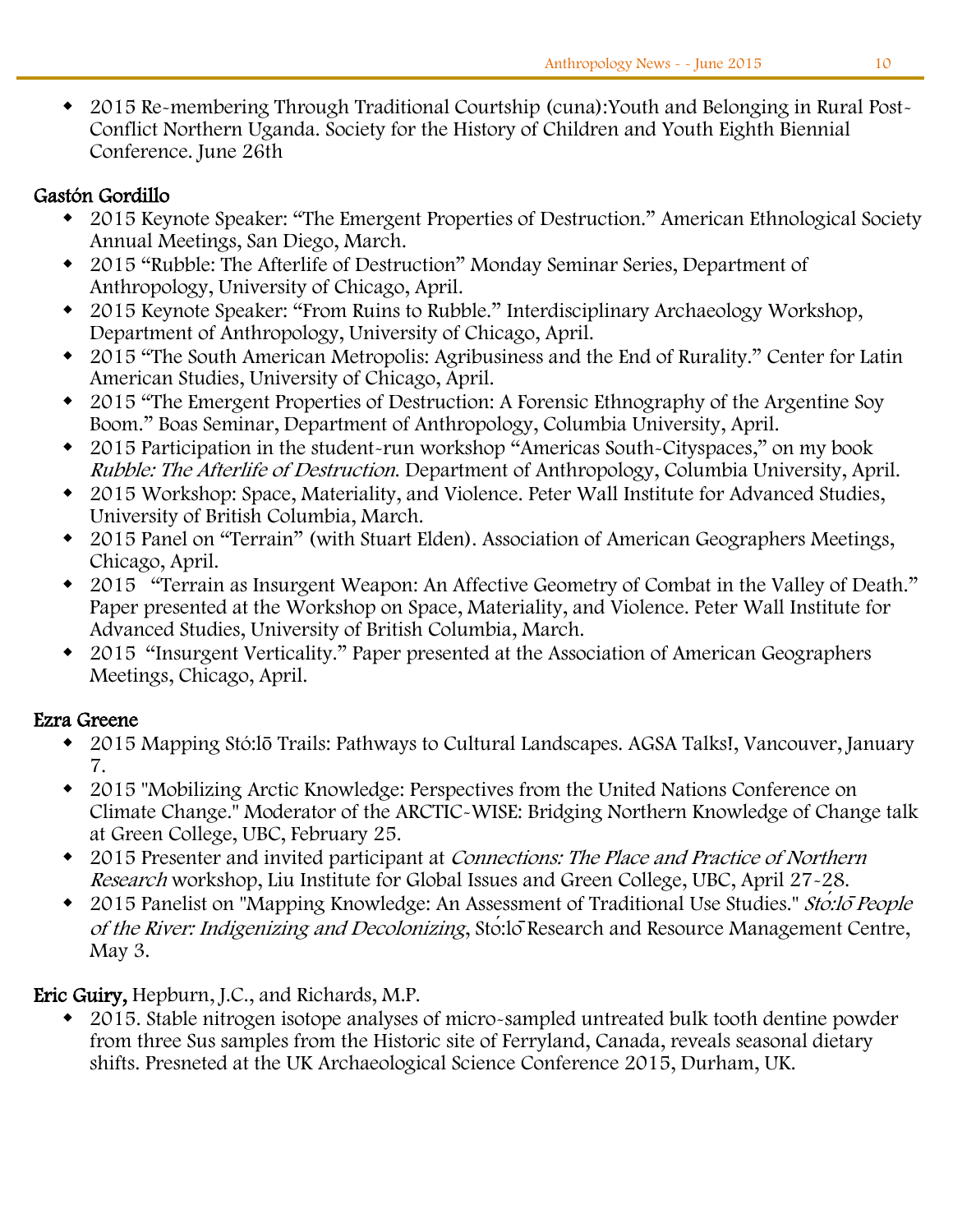#### Ī Eric Guiry, and Richards, M.P.

- $\bullet$  2015. Isotopic perspectives on domestic animal diet and trade at rural and urban sites in 19<sup>th</sup> C. Toronto, Canada. 48th Annual Meeting of the Canadian Archaeological Association, St. John's, Newfoundland.
- 2014. The bone chemistry of 17<sup>th</sup> C. rats: a novel approach early New World European conceptions of sanitation. 79th Annual Meeting of the Society for American Archaeology, Austin, Texas, USA.

#### Eric Guiry

 2015. A cod-awful smell: Novel evidence for fisheries management and land use at 17- 18th century Ferryland and its social, economic, and sensorial implications. 48th Conference of the Society for Historical Archaeology, Seattle, USA

Eric Guiry, Tourigny, E., Hodgetts, L., Noël, S. and Richards, M.P.

 2014. Pig tusks from and early New World colony: Isotopic and archaeozoological insights for early pork trade and pig husbandry. 6<sup>th</sup> International Symposium on Biomolecular Archaeology, Basel, Switzerland.

Eric Guiry, Beglane, F. and Richards, M.P.

 2014. Irish and Canadian meat provisioning for the early transatlantic cod fisheries: integrating stable isotope and zooarchaeological approaches. 12<sup>th</sup> International Council of Zooarchaeology, San Rafael, Argentina.

Eric Guiry, and Harpley B.

 2014. Animals from near and far: bone chemistry insights into meat provisioning at a historical working class neighbourhood in Melbourne, Australia.12th International Council of Zooarchaeology, San Rafael, Argentina.

Eric Guiry, and Hepburn, J.C.

 2014. Intra individual analyses of pig canines: Isotopic insights into victualing and animal husbandry at an early New World colony. 47<sup>th</sup> Annual Chacmool Conference, Calgary, AB, Canada.

#### Mascha Gugganig

- 2014 The Right to Know GMO? Attempts at cleaning up a poisoned paradise. Paper presented at the workshop "On the Scale of Worlds": Technoscience and Global Governance. STS Program, Harvard Kennedy School, October 10.
- 2014 Knowledge Production at the Fringes: Intersections between Education and Activism on the Island of Kauaʻi. Paper presented at the Annual meeting of the American Anthropology Association, Washington DC, December 4.
- 2015 Guest speaker at lecture "Weiterstudieren im Ausland?" ["Continuing studies abroad?"], Department of Social and Cultural Anthropology, University of Vienna, January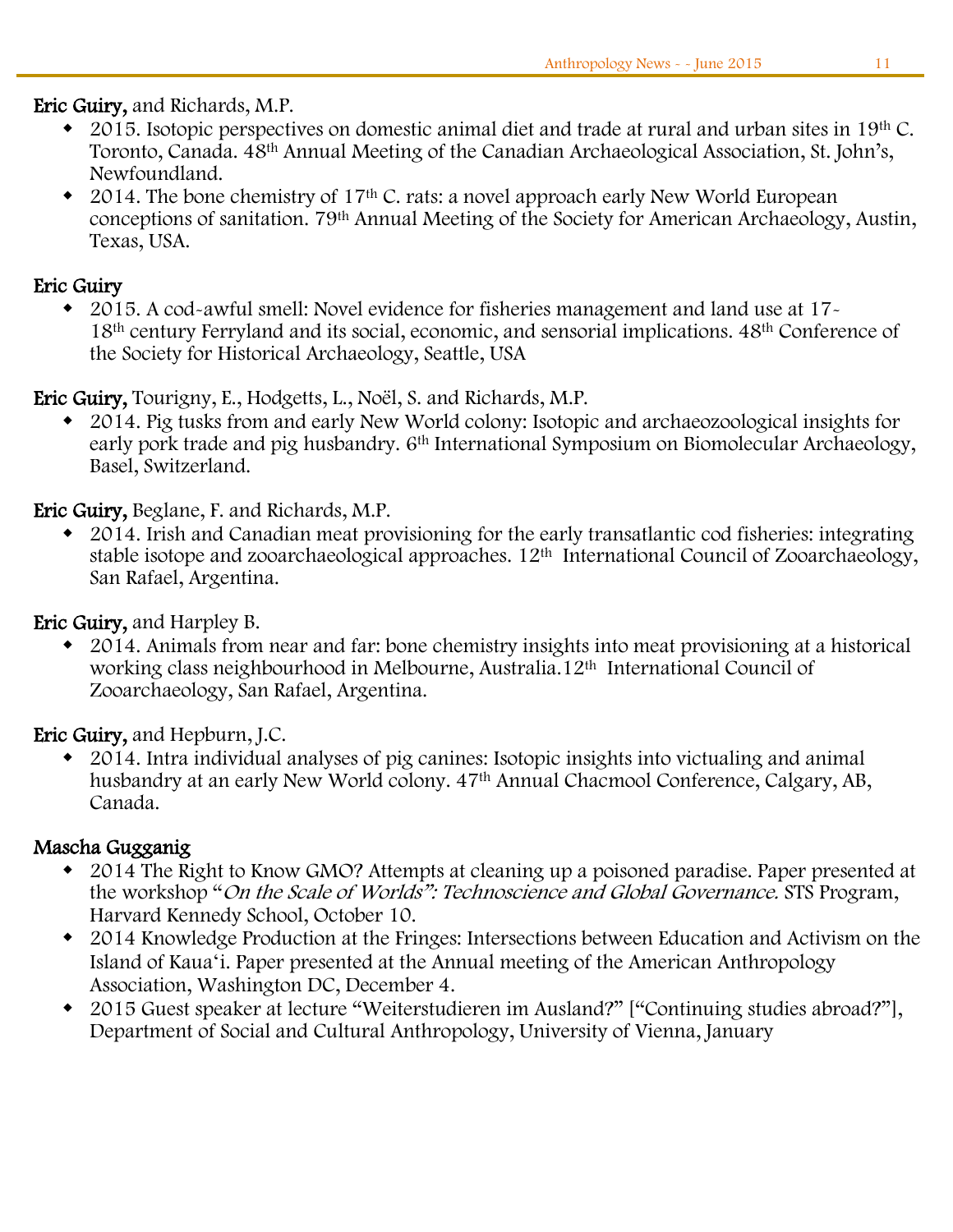#### Lauren Harding

- 2014 Gear-Heads and Gut-Instinct: Local and Visitor Attitudes Towards a Weather-worn Environment on Canada's West Coast. Paper presented at Under Western Skies 3: Intersection of Environments, Technologies and Communities conference at Mount Royal University, Calgary, AB, September 10.
- 2015 "Balancing Balancing Mental Illness, Ethnographic Research and a Backpack: Hiking and Healing with Tourists on the West Coast Trail" Paper presented at the Annual Meeting of the Canadian Anthropological Society, Quebec, May 14.
- 2014 Remembering Clo-oose: The Vanishing Village of the West Coast Trail. Paper presented at Simon Fraser University/Network in Canadian History of Environment Conference on Memory, Tourism & Landscape, Vancouver, October 18.

#### Vinay Kamat

- 2014 "Malaria and its discontents: Re-politicizing a de-politicized global health problem" at the London School of Hygiene and Tropical Medicine, September 3, 2014.
- 2015 The micropolitics of marine conservation and natural gas extraction in southeastern Tanzania. Paper presented at the Society for Applied Anthropology Meetings, Pittsburgh, March 27.

#### Chizuru Kinjo

 2015 Presented the paper, Everyday Life and Culture in Okinawa and the Ryukyu Islands, at the annual Japan Studies Association of Canada meetings, Canadian Embassy, Tokyo, Japan, May 21.

#### Evan Koike

 2014 'University Clubs in Post-Growth Japan,' at the Japan Studies Association of Canada (JSAC) conference held at Ryerson University, Toronto, Ontario, on October 17, 2014.

Jennifer Kramer, Charlotte Townsend-Gault, and Ki-Ke-in (Ron Hamilton)

 2014 presented on our co-edited anthology Native Art of the Northwest Coast: A History of Changing Ideas. Vancouver Institute, UBC, November 1.

#### Jennifer Kramer

- 2015 "When the Visual is Political: Cultural Belongings and Central Northwest Coast Material Culture" in Symposium Past Matters: Teaching History Through Material Culture, UBC March 6, 2015.
- 2014 Roundtable Participant "What Role Can Museums Play in the Revitalization of Endangered Languages and Knowledges?" American Anthropological Association Meetings. Washington, DC, Dec 6.
- 2014 Panel Organizer "Repatriation Relations" American Anthropological Association Meetings, Washington, DC December 4.

#### Andrew Martindale

 2014 A Line in Time: archaeological evidence of Tsimshian narratives of the "War with the Tlingit." Simon Fraser Department of Archaeology Graduate Seminar Series.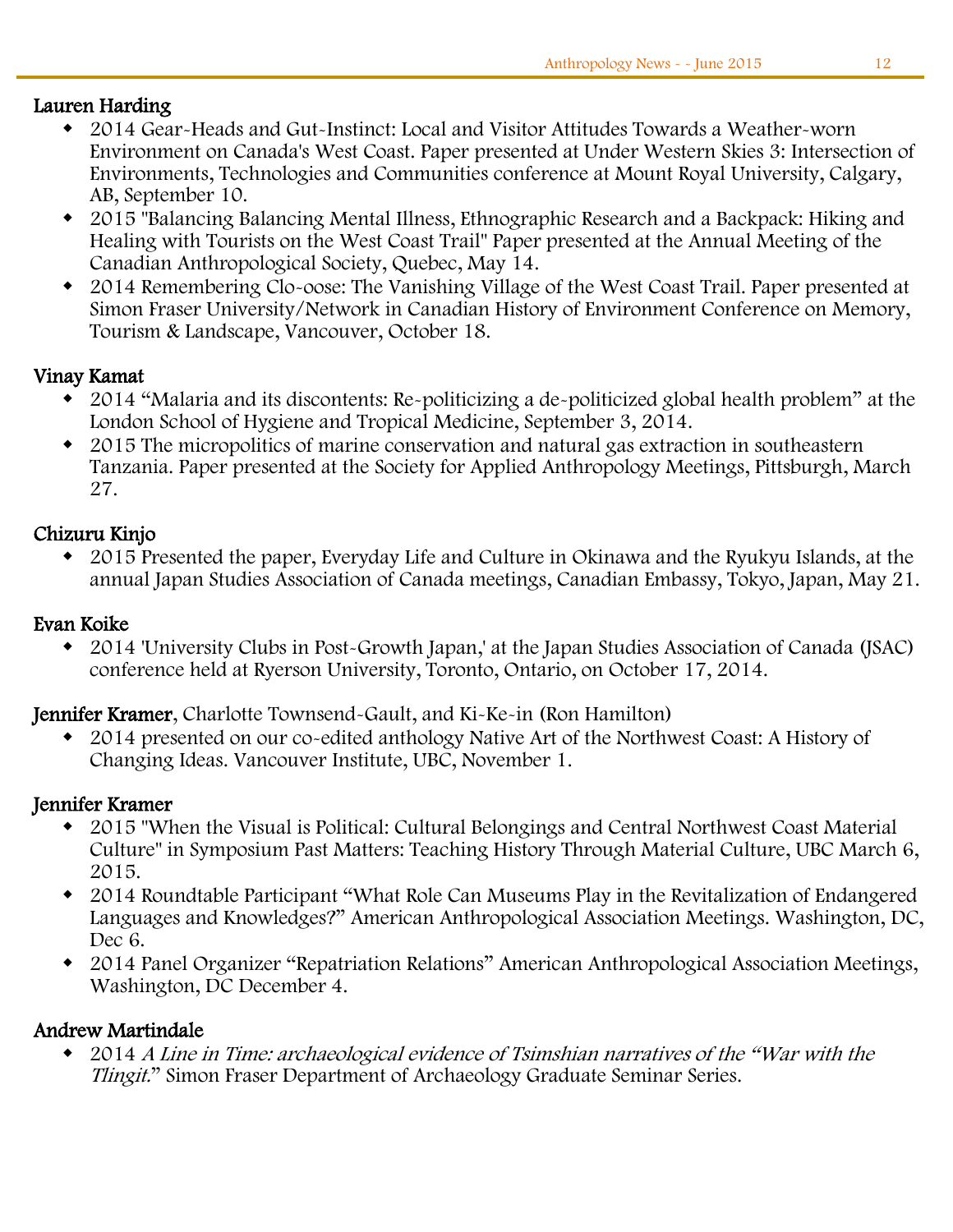#### j R.G. Matson

- 2015 The Nutritional Context of the Pueblo III Depopulation of the Northern San Juan: Too Much Maize? Paper presentation at the 80th Annual Meeting of the Society for American Archaeology, San Francisco, April 19.
- 2014 Cedar Mesa Contributions to Southwestern Archaeology: BM II and BM III.
- Paper presented at the Pecos Conference 2014, Blanding, Utah, August 8.

#### William D. Lipe and R.G. Matson

 2015 Rats Rule! Climbing and Coring in Southeast Utah Cliff Dwellings. Presentation at the 80th Annual Meeting of the Society for American Archaeology, April 18, San Francisco.

Jenna Battillo, Karen Lupo, Jaime Mata-Miguez, Deborah Bolnick, William Lipe and R.G. Matson

 2014 No Bones About It: aDNA sequencing of dietary remains from human paleofeces. Paper Presented at the 12th ICAZ (International Council for Archaeozoology) International Conference at San Fafael, Argentina, Sept. 26.

#### Carol E. Mayer

- 2015 How Tambanum Grew In the Footprint of the Crocodile Man. Invited talk at Visual and Material Culture Research Seminar Series Winter Term 2, MOA, February 26, 2015
- 2015 Mission Accomplished? The Legacy of Religious Missionary Movements on the Art of Oceania." Panel chair and presenter at the College Art Association conference, New York, February 11th, 2015.
- 2014 Fifteen Men and a Hen: the Pacific Collections of Nina Burnett Potts 1898-1958. Paper presented at Pacific Arts Association (Europe) symposium, Cologne, April 26.
- 2014 Museums and Galleries as Agents of Social Change. Paper presented at Western Museums Association Conference, Las Vegas, October 6.
- 2014 The Third Space: how to re-imagine concepts of creativity, connection, learning and community involvement in engaging social practices. Invited paper presented at BC Museums Association conference, Penticton, October 23

#### William H. McKellin

 2014 Presenter and discussant for in a panel: Clinical and Translational Research through the Lens of Qualitative and Non-Categorical Measures. In The Joint Meeting of the 20th Biennial Meeting of the International Society for Developmental Neuroscience and the 5th Annual NeuroDevNet Brain Development Conference. Montreal. July 19-24, 2014.

Collet, Jean-Paul, Louise C. Mâsse, William H. McKellin, Anton R Miller, Christopher Bertram, Rollin Brant, Mojgan Gitimoghaddam, Annette Majnemer, and Jonathan Weiss

 2014 To Improve Quality of Life and Functioning of Children with Neurodevelopmental Disabilities: Moving toward Activity-Based Personalized Interventions In The Joint Meeting of the 20th Biennial Meeting of the International Society for Developmental Neuroscience and the 5th Annual NeuroDevNet Brain Development Conference. Montreal. July 19-24, 2014.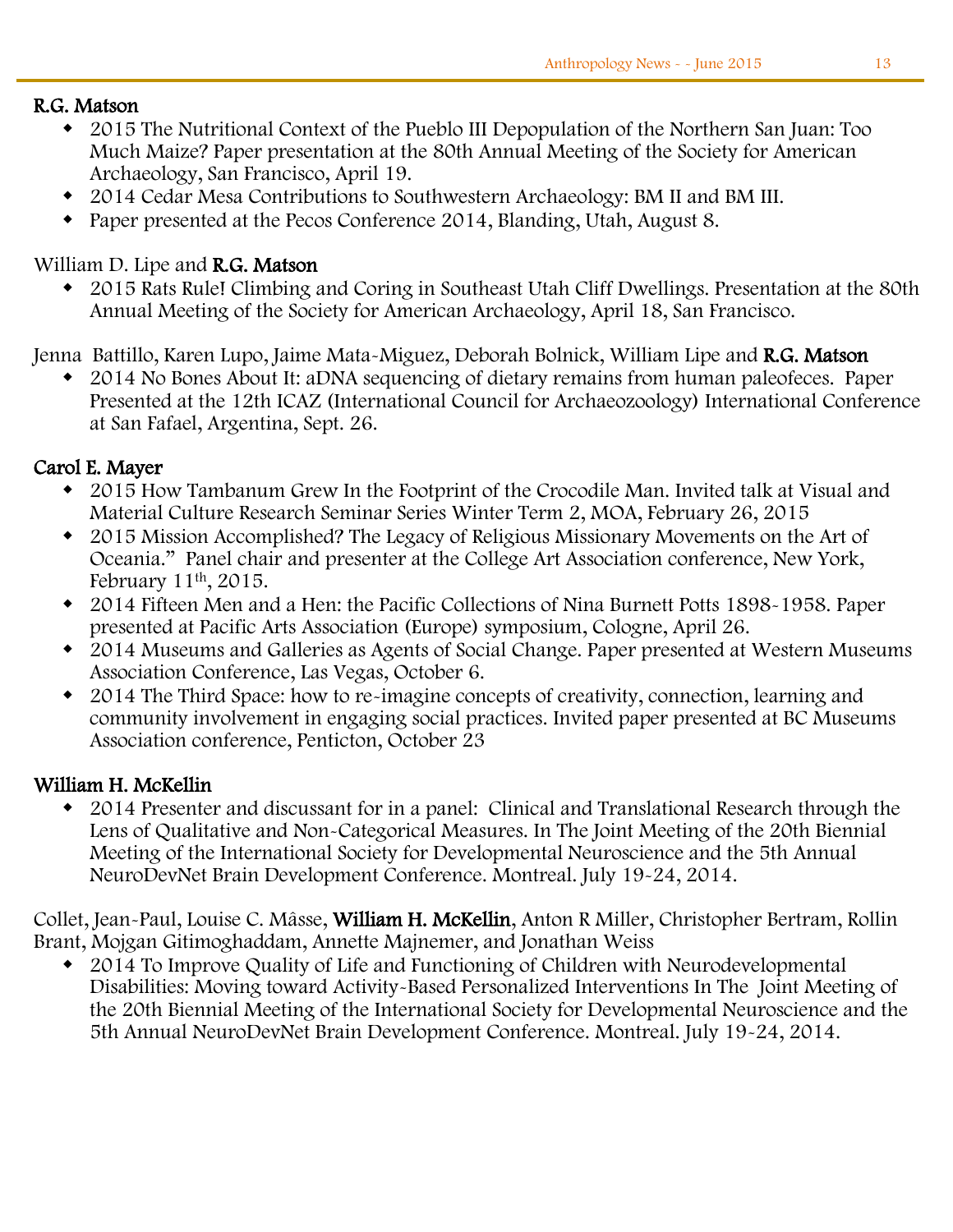Gitimoghaddam, M., William H. McKellin, A.R. Miller, A. Majnemer, J. Weiss, V. Symington, R.L. Wishart, L.C. Mâsse, and J.P. Collet

 2014 Evaluation of a Multi-Level Gymnastic-Based Comprehensive Intervention for Children and Youth with Neurodevelopmental Disabilities (CYNDs): Preliminary Results In The Joint Meeting of the 20th Biennial Meeting of the International Society for Developmental Neuroscience and the 5th Annual NeuroDevNet Brain Development Conference. Montreal. July 19-24, 2014.

Jaggumantri, Sravan, William McKellin, Sylvia Stockler, Clara van Karnebeek, and Jean-Paul Collet

 2014 Personalized Evaluation Model for Making Informed Decisions in Treatments for Individuals with Intellectual Disability. In the Joint Meeting of the 20th Biennial Meeting of the International Society for Developmental Neuroscience and the 5th Annual NeuroDevNet Brain Development Conference. Montreal. July 19-24, 2014.

#### Collet, Jean-Paul, and William McKellin

- 2014 Personalized Evidence of Treatment Effects for the Practice of Personalized Medicine. In Advances in Pediatrics, BC Children's Hospital. Vancouver, BC
- 2014. Evidence Based Medicine (EBM) in Crisis: From EBM to Individualized Care. Advances in Pediatrics, BC Children's Hospital, Vancouver, B.C., November 28, 2014.

William McKellin, Sravan Jaggumantri, Christopher Condin, Mojgan Gitimoghaddam and Jean P. Collet

 2014 Individualized Patient Outcomes: Goal Attainment Scaling. Paper Presented at the meeting of the Canadian Organization for Rare Disorders. Toronto. March 6, 2014

#### Charles Menzies

- 2014. Distinguished Lecture: "Oil, Energy, and Anthropological Collaboration on the Northwest Coast of Canada." Anthropology, University of New Mexico. Albuquerque. Oct. 2
- 2014. Haika Pass Institute Course. Guest lecture. May 25, 2014.
- 2014. Invited Presentation: "Tskah, xs'waanx– herring, herring roe: colonialism and the narrowing of Indigenous resource utilization. Juneau and Anchorage, Alaska. April 9-12, 2014. Fisheries and Resources Program, University of Alaska Fairbanks.
- 2014. "A Place on the Edge of the Ocean, Where Last Hopes Are:" an Autoethnography of the End of the Road." Poster in session: PRODUCING ANTHROPOLOGY ON THE EDGE /AT THE END(S)/ OF THE WORLD(S). American Anthropological Association annual conference, Washington D.C., Dec. 3-7, 2014.

#### Bruce Granville Miller

- 2015. Indians as Suspicious Peoples, talk given to the International Seminar Identities and Collective Mobilizations: Perspectives on American Contexts, in Havana, Cuba, April 15th.
- 2015. Invited Talk: Indigenous Peoples of Canada in the Contemporary World. Colloquium 6, Tourism in Traditional and Indigenous Communities. State University of the Amazonas, Brazil. May 8
- 2015. Invited Speaker: Roundtable on Cultural Translation, thought leaders and practitioners, Morris J. Wosk Centre for Dialogue and SFU Centre for Dialogue, June 17.
- 2015. Invited Speaker: Canadian Indians at the US-Canada Borderlands. Studies in Interethnic Relations Symposium (Lageri), Department of Anthropology, University of Brazilia. April 24.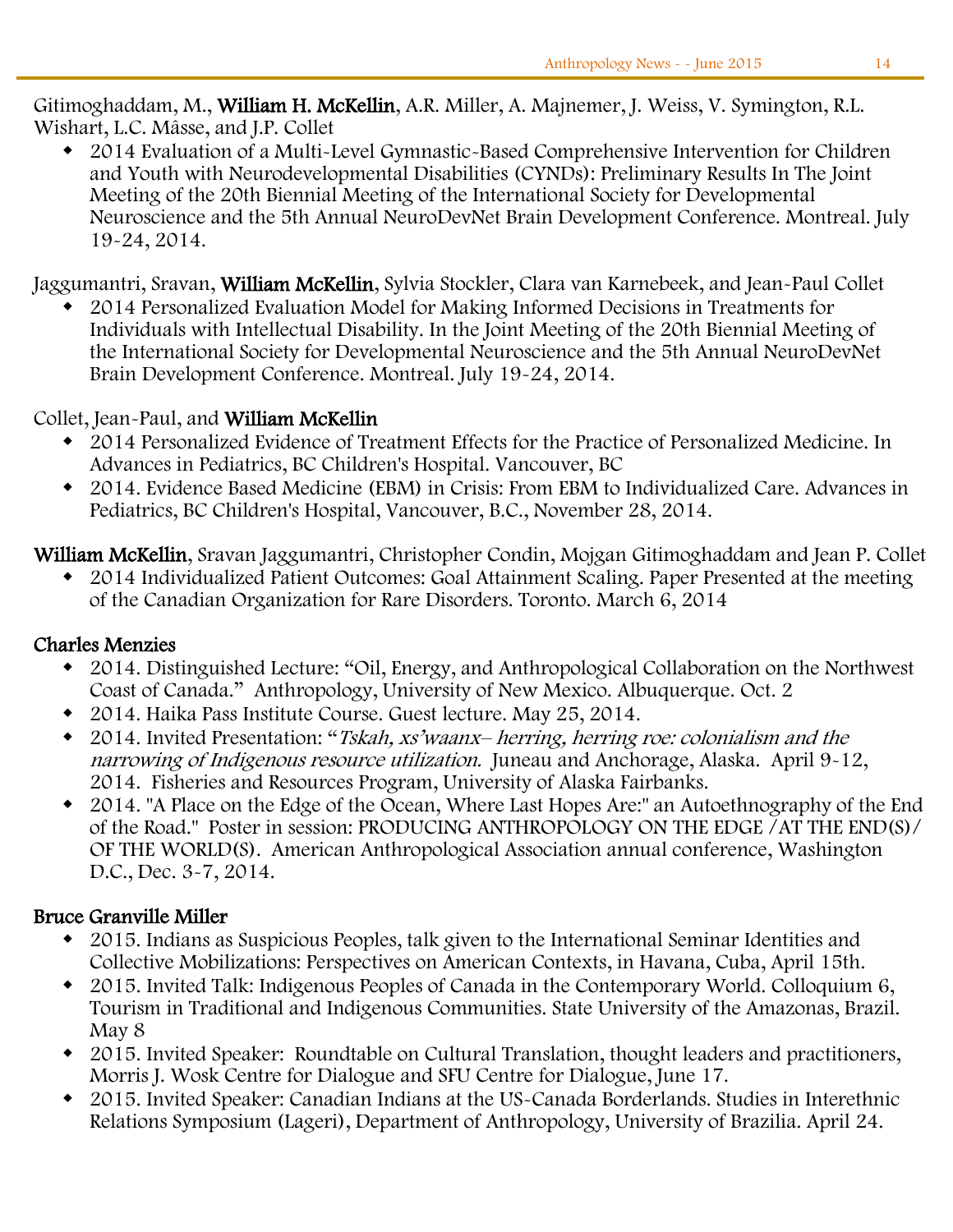- 2015. Invited Talk: An Ethnographic Perspective on Coast Salish on the International Border. Department of Anthropology, University of Sao Paulo, Brazil. April 27.
- 2015. Indigenes at the Contested Boarder, talk given to the International Seminar Identities and Collective Mobilizations: Perspectives on American Contexts, in Havana, Cuba, April 15th.

#### Tal Nitsán

- 2015 "Producing Rape Free Campus Cultures: Teaching as Activism". Paper presented at Society for Anthropology of North America Meeting: Inequality, Equality, and Difference. New York, April 18
- 2014 "When Rape Culture Meets the Man from the Dark Alley". Paper presented at the American Anthropological Association: Producing Anthropology. Washington DC. December 6.

#### Vishala Parmasad

 2015. A Trace of Sugar: The mediation of global ontologies through local management practices for diabetes care in Trinidad, West Indies. Paper to be presented at the International Union of the Anthropological and Ethnological Sciences (IUAES) Inter-Congress 15-17th July, Thammasat University, Bangkok, Thailand.

#### Colleen Parsley and Chris Springer

 2015 "Pit Stop" or Long-Term Residence: An archaeological view of Island Use in the NE Salish Sea, BC. Paper presented at the SFU Archaeology Symposium, Vancouver, March 7, 2015.

#### Colleen Parsley

 2014 Cops, Campers, and Colonial Myth: Reconstructing Heritage on Texada Island. Paper presented at the B.C. Archaeology Forum, Nanaimo, B.C. October 18.

Kimberly Plomp, Una Strand Vidarsdottir, Darlene Weston, Mark Collard

 2015 3D Vertebral morphology, locomotion, and human spinal health. Paper presented at the American Association of Physical Anthropology Conference, St Louis, Missouri, Mar 25-29.

#### David Pokotylo

 2015 Public Perceptions of Archaeology and its Impact on Archaeological Resource Preservation: A Case Study from Western Canada. Paper presented at the Annual Meeting of the Society for American Archaeology, San Francisco, April 17.

#### Oralia Gómez-Ramírez

 2015 Ethnohistories: Socio-Legal Battles of Trans Women in Mexico's "City of Freedoms". Paper presented at the 6th Latin America Research Group Workshop, University of Victoria, Victoria, Canada, March 14

#### Justine Raycraft

- 2015 Global Leadership in Context: Finding a Local Focal Point. Workshop presented at the University of British Columbia Student Leadership Conference, Vancouver, January 10.
- 2015 Marine Conservation, Dispossession and Out-Migration of Fishers in Southeastern Tanzania. Paper presented at the Annual Meeting of the Society for Applied Anthropology, Pittsburgh, March 25.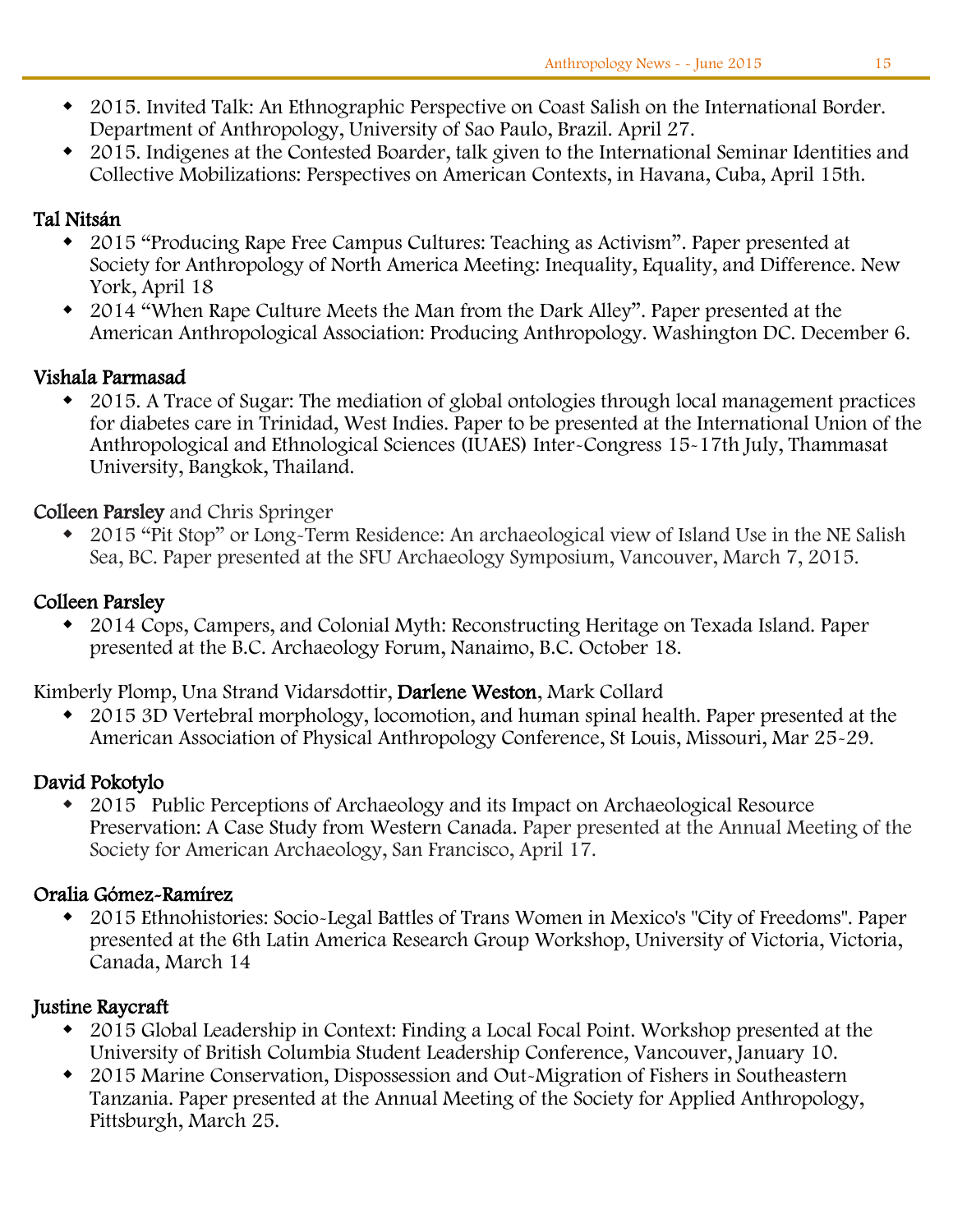#### j Leslie Robertson

- 2015 "Know *Whose* Ledge 'Yer On: Risk and Collaborative Relationships.' Know the Ledge We're On: From Accountability to Activist Research. SFU, Centre for Policy Studies on Culture and Communities. Harbour Centre, Vancouver, (17 April).
- 2014 'Decolonizing Ancestry: Collaborations with the Other Side of History?' International Berkshire Conference on the History of Women, University of Toronto, (23 May).
- 2015 'Implicating Ancestors: Making and Unmaking Difficult Histories on the Northwest Coast.' University of Victoria, Department of Anthropology Colloquia Series, (19 January).
- 2014 'Resource of the Imagination: Tracking the Legend of the Fernie Curse.' Fernie and District Historical Society Speakers Series to Commemorate the 50<sup>th</sup> Anniversary of the Fernie Curse -Raising Ceremony, Fernie, BC, (11 September).
- 2014 (With Terre Satterfield), 'Reasserting 'Namgis Food Sovereignty Or, Three Boats and a Truck.' Musqueam 101, Musqueam First Nation Elder's Centre, Vancouver, BC. (2 April).

#### Lara Rosenoff Gauvin

- 2015. Greetings from Pabwoc, 'post' war Northern Uganda. Invited presentation at 'Interdisciplinarity Across the Globe' FIREtalk, at UBC on February 4.\
- 2015. 'Self' Portraits from Pabwoc Village: Photography and relationship in my research practice. Invited presentation at the Interdisciplinary Seminar Series on Visual and Material Culture at UBC on March 12
- 2014. Collaboration Conundrums: Challenges of Collaborative Research Methodologies Workshop, April 9. Presenter and Organizer. The Liu Institute for Global Issues at UBC.
- 2015. Re-membering Through Traditional Courtship (cuna): Youth and Belonging in Rural Post-Conflict Northern Uganda. Society for the History of Children and Youth Eighth Biennial Conference. June 26.

#### David C. Ryniker

 2015 Discourses of Disaster, Disease and Dysfunction. Paper presented for International Development Week, Friends of Medicine Sans Frontier (UBC) and Friends of the Red Cross (UBC), Vancouver, February 3.

#### Anthony Shelton

- 2015. Discussant. Landscape Surgery. Postgraduate workshop, Geography Department, Royal Holloway University London, London UK. May 19.
- 2015. Discussant. The Place of Performance: Museums, Collections, and Indigeneity. Humanities and Arts Research Centre (HARC) Symposium, Royal Holloway University London, Egham, UK. May 20
- 2014 Entangled Agencies: Museums as Cultural Generators. Paper presented at the International Biennial Conference of Museum Studies, Taipei, October 30.
- 2014. 'Curatorial Strategies for Exiting Modernity: Curating Heaven, Hell and Somewhere In Between'. Taipei National University of the Arts Graduate Seminar. November 3rd.
- 2014. Keynote Address. 'Repatriation: Interfaces between Communities and Museums.' The Museum of Cultural History at the University of Oslo Repatriation Seminar. November 18th.
- 2014. Discussant. 'Museums, Power and Globalization: Shifting Institutional Identities in the Age of Plurality.' American Anthropological Association 2014 Annual Meeting, Washington, DC. December 4th.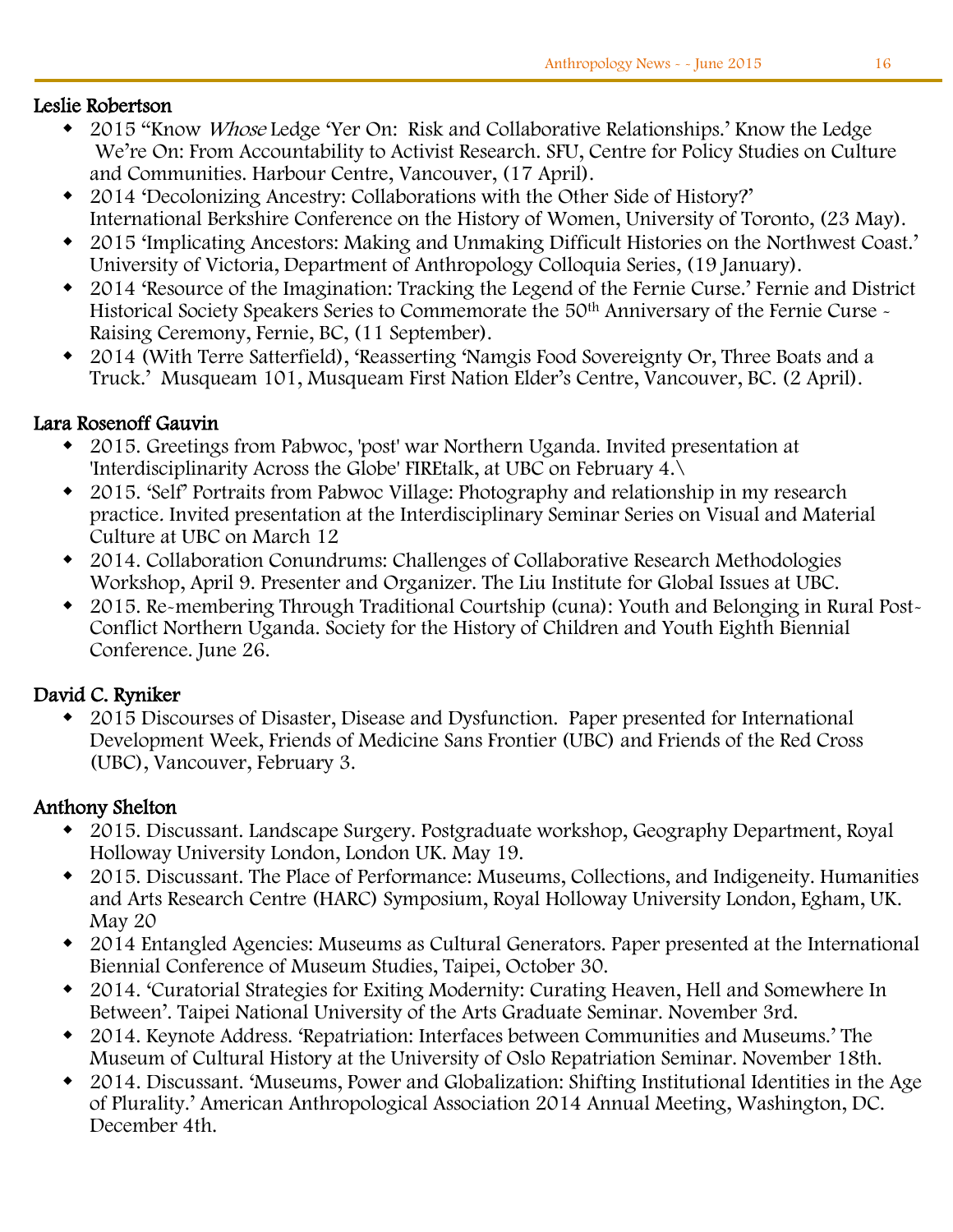#### Sara Shneiderman

- 2014 Organized and presented on a roundtable session "Border Politics, Identities, and Scholarship Across the Himalayas" at the Asian Borderlands Research Network Conference in Hong Kong, December 2014
- 2015 Seminar presentation "Restructuring Life: Local, National and Global Orders in Nepal's State of Transformation", Central Department of Sociology/Anthropology, Tribhuvan University, Kathmandu, Nepal, January 2015
- 2015 "Affective and Administrative Boundaries: The Properties of Territory in Nepal's State of Transformation", Keynote speech at Articulating Ethnicity: Language and the Boundaries of the Himalayas, University at Buffalo, NY
- 2015 "What Does Nepal's Future Look Like?", Trans-Himalayan Aid Society public lecture, Vancouver, BC, Canada.
- 2015 "Mountains as Identity Markers: High Tropes in Himalayan Cultural Politics", conference paper, Thinking Mountains 2015, Canadian Institute of Mountain Studies, Jasper, Alberta, May
- 2015 "Nepal's 2015 Earthquake 2015: Challenges and Opportunities Ahead", panelist, Institute of Asian Research and UBC Nepali Students Association, UBC, June

#### Mark Turin

- 2015 Keynote speaker at *iSchool@UBC Research Day 'Information & Responsibilities'* 6 March 2015. Lecture entitled 'And what of the Analogue Humanities? Lives, After-Lives and Responsibilities in Digital Anthropology,' IKBLC, UBC.
- 2015 Hugo Valentin lecture. Uppsala University, Sweden. 18 February.
- 2015 Invited Colloquium speaker 'Collaborations in Language', University of Victoria, Department of Linguistics, Clearihue C108, 19 March.
- 2015 'Digital Collections and Connections: DH @ UBC', UBC/SFU Digital Salon. 26 March.
- 2015 'Mother Tongue or Heritage Identity? Ethnicity, Belonging and Language in Sikkim' SACPAN 2015: South Asia Conference of the Pacific Northwest, Institute for Asian Research, UBC, 6-7 March.
- 2015 'Language Endangerment and Human Rights' poster with Ashli Akins, 4th International Conference on Language Documentation and Conservation (ICLDC 4), University of Hawai'i at Mānoa, 26 February-1 March.
- 2015 Invited Seminar 'Digital Tools, Ownership & Intellectual Property in Community-based Documentation Projects' 17 February 2015, Hugo Valentin Centre, Uppsala University, Sweden.
- 2015 Participant in *Peter Wall Institute Theme Development Workshop*, 'Exploring the Role of University Museums in Mobilizing Cultural Resources for Central Northwest Coast First Nations Cultural Revitalization', UBC, 23 March. Coordinator: Jennifer Kramer.
- 2014 Invited Presenter and Participant at "Arctic-Wise: Bridging Northern Knowledges of Change: Creating A Shared Space For Research, Education And Information: Planning For Arctic-Wise Online." Coach House, Green College, UBC, 7 October.
- 2014 Invited Presenter, Workshop Participant and Member of Scientific Advisory Board for " st International Caucasus University Association (CUA) Conference on Endangered Languages", Ardahan University, Turkey, October 13-16, 2014.
- 2015. 'Digital Himalaya: Longevity, Mobility and Endurance in Online Anthropology', invited presentation for the Digital Practices in History and Ethnography Interest Group in the Research Data Alliance, 12 May.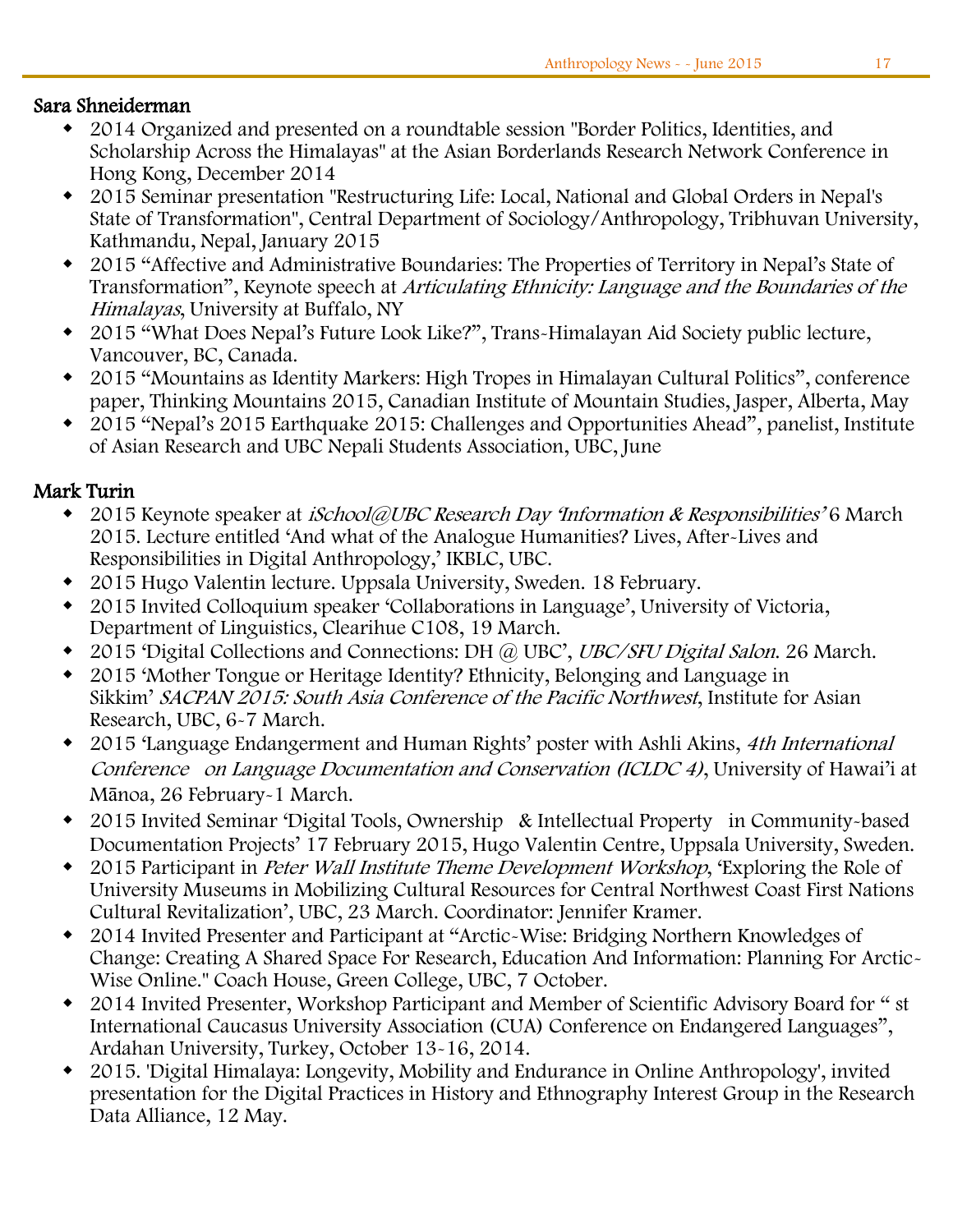- 2014 Co-organizer with Cordelia Frewen of invited session sponsored by the Council for Museum Anthropology. 'What role can museums play in the revitalization of endangered languages and knowledges? A roundtable discussion.' American Anthropological Association annual meeting. December 6.
- 2014. Roundtable participant 'The lifecycle of ethnographic information challenges in the preservation and accessibility of qualitative data.' American Anthropological Association annual meeting. December 3.

#### Darlene Weston

• 2015 Indigenous health in the Caribbean: a comparison of pre- and post-European contact skeletal populations. Invited paper presented at the Nexus 1492 seminar, Faculty of Archaeology, Leiden University, The Netherlands. March 31.

Marina Elliot, Helen Kurki, Darlene Weston, Mark Collard

 2015 Estimating body mass from post-cranial remains: an evaluation using a large known-mass sample of modern humans. Invited poster presented at the symposium "Body Mass Estimation in Biological Anthropology", American Association of Physical Anthropology Conference, St Louis, Missouri, Mar 25-29.

#### Clayton Whitt

- 2015 Spatialized Anxieties: Quinoa in a Transforming Andean Landscape. Paper presented at the Annual Meeting of the Canadian Association of Geographers, Vancouver, June 4.
- 2015 Fluid Terrain: Climate Change and the Textured Materiality of Daily Life in the Bolivian Highlands. Paper presented at the Annual Meeting of the Association of American Geographers, Chicago, April 22.
- 2015 "Everything is Mixed Up": Experiencing the Elements of Climate Change in the Bolivian Andes. Paper presented at Thinking Mountains 2015, Jasper, AB, May 6.

#### Krista Zawadski

- 2015 Kakpiit: (Re)Discovering Inuit Needle Cases in Museum Collections. Presented at the 13<sup>th</sup> Annual Indigenous Graduate Student Symposium, The University of British Columbia and Simon Fraser University. Vancouver, BC, March 7.
- 2015 Arctic-Wise, UBC's Polar Club and Green College Partnership for Collaboration and Sharing. Presented at NS@30 Conference, Nunavut Sivuniksavut. Gatineau, QC, April 28.
- 2015 "Connecting Programming to Community Needs." Moderator at NS@30 Conference, Nunavut Sivuniksavut, April 28.

# Publications

#### Chris Arnett

 2014 My Grandfather Tom Anderson. In From the West Coast to the Western Front: British Columbians and The Great War. Mark Forsythe and Greg Dickson, eds. P.16. Madeira Park: Harbour Publishing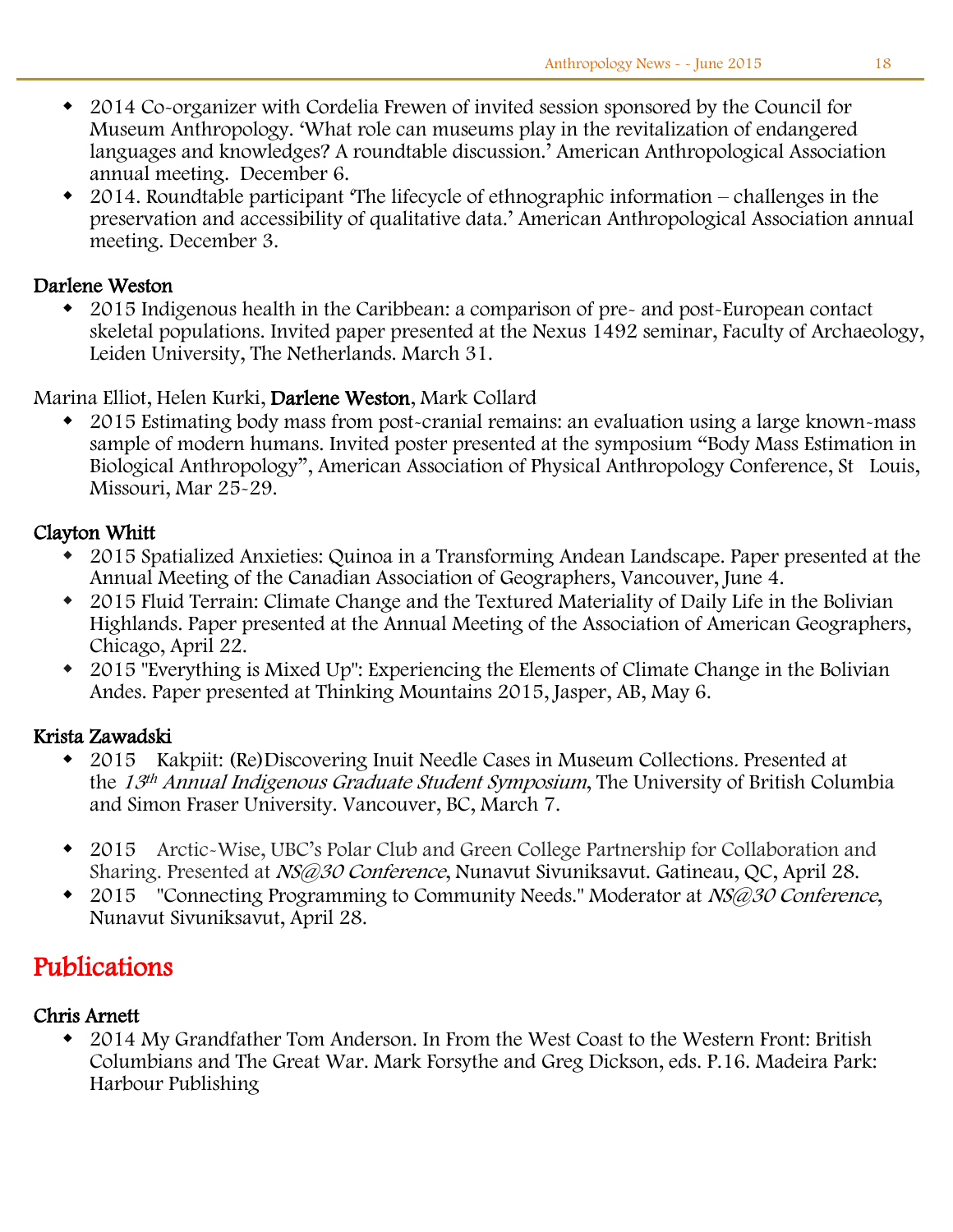• 2015 Review of "A Missing Genocide and the Demonization of Its Heroes" by Tom Swanky. BC Studies,

[http://bcstudies.com/?q=book-reviews/missing-genocide-and-demonization-its-heroes.](http://bcstudies.com/?q=book-reviews/missing-genocide-and-demonization-its-heroes)

#### John Barker

- 2014. "The One and the Many: Church-Centered Innovations in a Papua New Guinea Community," Current Anthropology 55(S10): S172-S181
- 2015. Video review of "Unity Through Culture," by Christian Suhr and Ton Otto and "Stori Tumbuna: Ancestors' Story," by Paul Wolffram. Pacific Affairs 88(2): 298-92.
- 2014 Review of "Moral Anthropology: A Critical Reader," edited by Didier Fassin and Samuel Lézé. Anthropological Forum. DOI: 10.1080/00664677.2014.943139
- 2014 Review of "Islands of Love, Islands of Risk: Culture and HIV in the Trobriands," by Katherine Lepani. Pacific Affairs 87(3):660-662.
- 2014 Review of "Melanesia: Art and Encounter," edited by Lissant Bolton et al. Pacific Affairs 87(4):917-19.
- 2014. Review of "Selected Letters of A.M.A. Blanchet, Bishop of Walla Walla & Nesqualy (1846- 1879)," edited by R.S. Brown and P.O. Killen. BC Studies 184: 146-47.
- 2014. "Fashioning Rebirth: Mourning and Memory in a Papua New Guinea Village," Vestoj the Journal of Sartorial Matters, Issue 5: 189-197.

Kirsten Bell and Svetlana Ristovski-Slijepcevic

 2014 Communicating 'evidence': Lifestyle, cancer and the promise of a disease-free future. Medical Anthropology Quarterly (early view form).

#### Kirsten Bell and Helen Keane

 2014 All gates lead to smoking: the 'gateway theory', e-cigarettes and the remaking of nicotine. Social Science and Medicine 119: 45-52.

Kirsten Bell and Denielle Elliott

 2014 Editorial. Censorship in the name of ethics: Critical public health research in the age of human subjects' regulation. Critical Public Health 24(4): 385-391.

#### Kirsten Bell and Amy Salmon

 2014 Pain, physical dependence, and pseudoaddiction: Redefining addiction for 'nice' people? In The American Drug Scene: Readings in a Global Context. 7th edition. James A. Inciardi & Karen McElrath, eds. Pp. 50-161. Oxford: Oxford University Press.

## Kirsten Bell and Judith Green

 2015 Editorial. Keeping a critical edge: Reflections on 25 years as a scholarly journal. Critical Public Health  $25(1)$ :  $1-3$ .

Rebecca Haines-Saah, Kirsten Bell and Simone Dennis

 2015 A qualitative content analysis of health warning labels on cigarette packaging in Canada, Australia, the United Kingdom and the USA. American Journal of Public Health, available in early view form.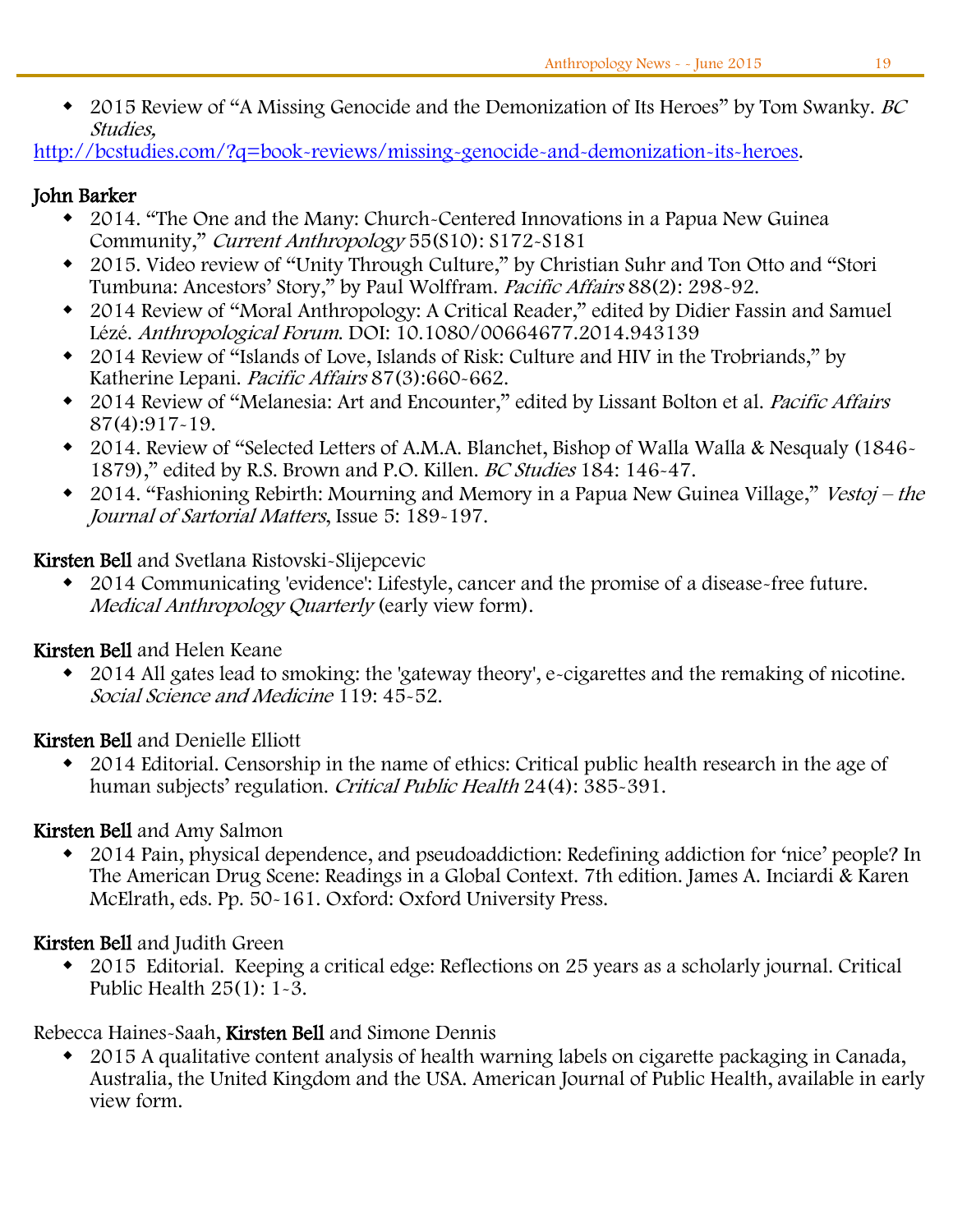#### Ī Kirsten Bell

- 2014 Thwarting the diseased will: Ulysses contracts, the self and addiction. Culture, Medicine and Psychiatry (early view form).
- 2014 Review of The Social Value of Drug Addicts: the Uses of the Useless by Merrill Singer and J. Bryan Page. Medical Anthropology Quarterly (early view form).
- 2014 How to review a journal article. Laughing Matters series. Centre for Imaginative Ethnography blog, 21 October, [http://www.imaginativeethnography.org/interventions/laughing-matters/how-to-review-a](http://www.imaginativeethnography.org/interventions/laughing-matters/how-to-review-a-journal-article/)[journal-article/](http://www.imaginativeethnography.org/interventions/laughing-matters/how-to-review-a-journal-article/)
- 2014 Resisting commensurability: Against informed consent as an anthropological virtue. American Anthropologist 116(3) (early view form). DOI: 10.1111/aman.12122
- 2014 Breast vs. the rest: a response to Koczwara and Ward. Social Science and Medicine (early view form). DOI: 10.1016/j.socscimed.2014.08.007
- 2014 Random reflections on getting published. Vitae, 14 July 2014, <https://chroniclevitae.com/news/606-random-reflections-on-getting-published>
- 2014 Must love dogs. PopAnth: Hot-Buttered Humanity, 7 July 2014, <http://popanth.com/article/must-love-dogs/>
- 2015 Review of Habits: Remaking Addiction by Suzanne Fraser, David Moore and Helen Keane (2014). Critical Public Health, available in early view form.
- 2014 Review of "Alcohol in Latin America: a Social and Cultural History" by Gretchen Pierce & Áurea Toxqui, eds (2014).Canadian Journal of Latin American and Caribbean Studies 39(2): 324-326.
- 2015 Abandoning informed consent? American Anthropological Association Ethics Blog: [http://ethics.aaanet.org/abandoning-informed-consent/](https://www.mail.ubc.ca/owa/Eleanore.Asuncion@ubc.ca/redir.aspx?C=kyZdrYONEU6QWx1u85pWJmuoVl6FVdII6oqQXb1mBJozXpc9kk-4rSYTjveaoXuMyEaCqOiWEUU.&URL=http%3a%2f%2fethics.aaanet.org%2fabandoning-informed-consent%2f)
- 2015 From the journal editor's vantage point. Vitae: Chronicle of Higher Education Blog: [https://chroniclevitae.com/news/912-from-the-journal-editor-s-vantage-point](https://www.mail.ubc.ca/owa/Eleanore.Asuncion@ubc.ca/redir.aspx?C=kyZdrYONEU6QWx1u85pWJmuoVl6FVdII6oqQXb1mBJozXpc9kk-4rSYTjveaoXuMyEaCqOiWEUU.&URL=https%3a%2f%2fchroniclevitae.com%2fnews%2f912-from-the-journal-editor-s-vantage-point)

#### Millie Creighton

- 2015 Civil Society Volunteers Supporting Japan's Constitution, Article 9 and Associated Peace, Diversity, and Post 3.11 Environmental Issues. Voluntas: International Journal of Voluntary and Nonprofit Organizations. (2015): vol. 26, no. 1, pp. 121-143.
- 2014 Review of *Coffee Life in Japan by Merry White Asian Ethnology*. vol.73, no. 1-2, pp. 337-339.
- 2015. The Opening of an Innovative New University Credit Course on Chado, The Japanese Tea Ceremony, A First for Canada. Japan Studies of Canada Spring Newsletter, first published May 7, 2015. [http://www.jsac.ca/newsletter/jsac\\_newsletter\\_spring\\_2015.pdf.](https://www.mail.ubc.ca/owa/redir.aspx?SURL=7ut_U_TkF5Ge4rviNn6cmiL9fkbfBYcK0mYVec54cBbKnV7M6nHSCGgAdAB0AHAAOgAvAC8AdwB3AHcALgBqAHMAYQBjAC4AYwBhAC8AbgBlAHcAcwBsAGUAdAB0AGUAcgAvAGoAcwBhAGMAXwBuAGUAdwBzAGwAZQB0AHQAZQByAF8AcwBwAHIAaQBuAGcAXwAyADAAMQA1AC4AcABkAGYA&URL=http%3a%2f%2fwww.jsac.ca%2fnewsletter%2fjsac_newsletter_spring_2015.pdf)
- 2014 'Emergent Japanese Discourses on Minorities, Race, Culture, and Identity.' Global Ethnographic, volume 2014, issue 2, pp. 1-30.
- 2014. Civil Society Volunteers Supporting Japan's Constitution, Article 9 and Associated Peace, Diversity, and Post 3.11 Environmental Issues. Voluntas: International Journal of Voluntary and Nonprofit Organizations. pp. 1-25. DOI 10.1007/s11266-014-9479-5. (online first version preceding hard copy of journal, available via Open Access, JSTOR.)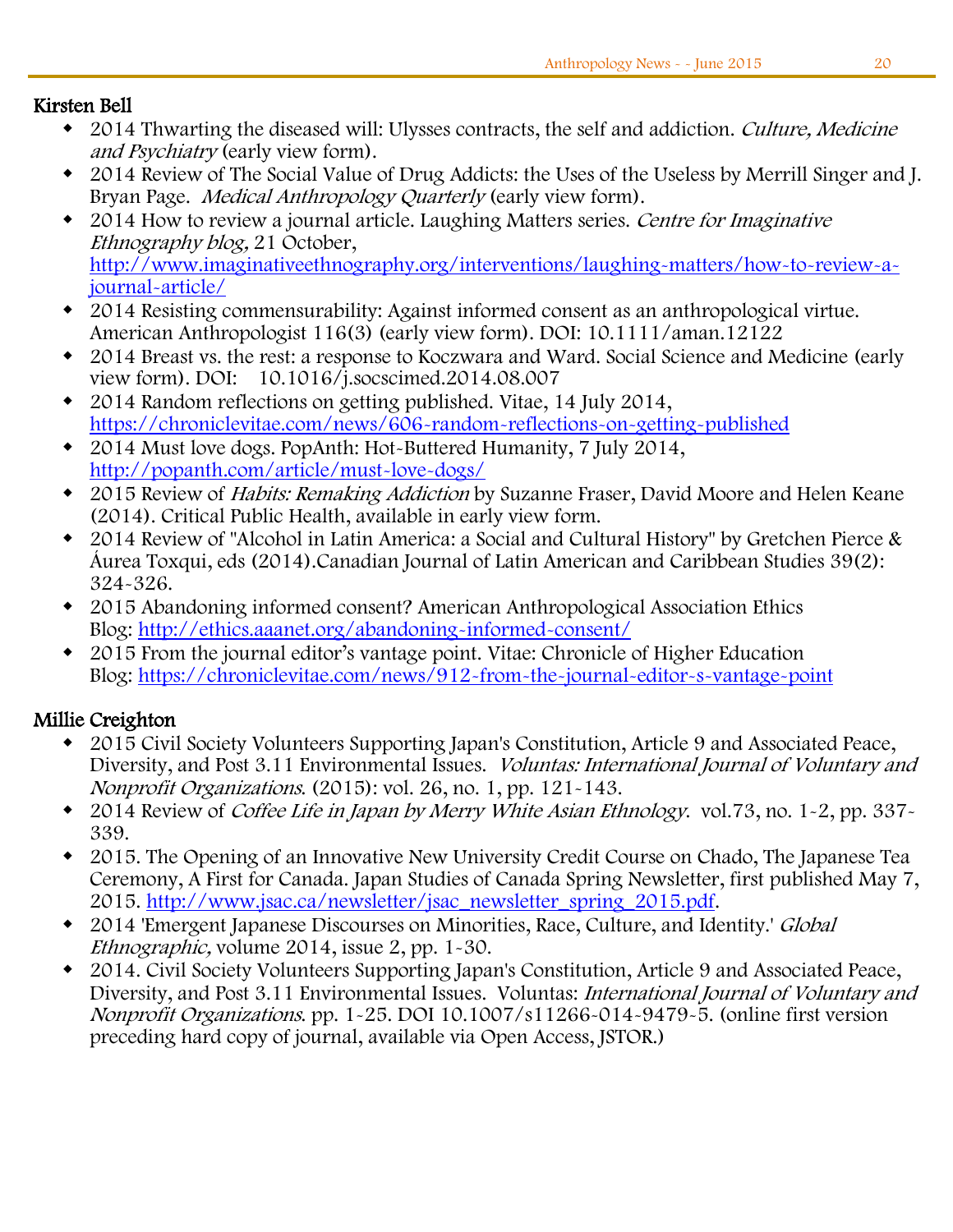- 2015. 'Postscript 59: The Social and Soulful Lives of Things--MILLIE CREIGHTON on YUJI AGEMATSU'. Artspeak Exhibition article and commentary. Vancouver, BC: Artspeak Gallery. accessible at: [http://artspeak.ca/artspeak-wp/wp](http://artspeak.ca/artspeak-wp/wp-content/uploads/2014/12/postscript_59_agematsu_Final.pdf)[content/uploads/2014/12/postscript\\_59\\_agematsu\\_Final.pdf.](http://artspeak.ca/artspeak-wp/wp-content/uploads/2014/12/postscript_59_agematsu_Final.pdf)
- 2014. 'Wasuren!--We Won't Forget! The Work of Remembering and Commemorating Japan's and Tohoku's (3.11) Triple Disasters in Local Cities and Communities'. Journal of Global Initiatives: Policy, Pedagogy, Perspective, vol. 9, no. 1, pp. 97-119.

#### Sarah Fessenden

 2015 The Voice of the Voiceless: Limitations of 'Empowerment' and the Potential for Engaged, Insider Research Methodologies with Anarcho-Punk Youth. In Youth 'At the Margins': Critical Perspectives and Experiences of Engaging Youth in Research Worldwide. Bastien, Sheri and Halla B. Holmarsdottir, eds. Rotterdam, Netherlands: Sense Publishers.

#### Gregory Gan

- 2015 "Soaring to Dizzying Heights: Christ the Saviour Cathedral as a Historical Arena for the Persecution of Pussy Riot," Critique of Anthropology 35(2):166-186.
- Viktor Misiano, ed. Moscow Art Magazine Digest 2007-2014. Gregory Gan, translator. Moscow Art Magazine: Moscow.

#### Gastón Gordillo

- 2014 Rubble: The Afterlife of Destruction. Durham: Duke University Press.
- 2014 Lefebvre's Beach: Review Essay of Henri Lefebvre's Toward an Architecture of Enjoyment. Society and Space Open Site. October 2014.
- 2015 Empire on Trial: The Forensic Appearance of Truth. Society and Space: Environment and Panning D. 33(2):382-388.
- 2015. Nazi Architecture as Affective Weapon. In Funambulist Papers (Volume 2). Pp. 54-63. Edited by Léopold Lambert. New York: Punctum.

Eric Guiry, Hillier, M., and Richards, M.P.

 2015. Mesolithic dietary heterogeneity on the European Atlantic coast: stable isotope insights into hunter-gatherer foodways in the Sado valley, Portugal. Current Anthropology, 56(3): 460-470

Eric Guiry, Staniforth, M., Nehlich, O., Grimes, V., Smith, C., Harpley, B., Noël, S., and Richards, M.

- 2015. Tracing historical animal husbandry, meat trade, and food provisioning: A multi-isotopic approach to the analysis of shipwreck faunal remains from William Salthouse, Port Phillip, Australia. Journal of Archaeological Science: Reports 1:21-28.
- 2015. Stable isotope analyses of faunal remains from the 1838 wreck of the Steamboat Heroine. Society of Archaeological Science Bulletin 38(2):1-2.
- 2015. Paleodietary analyses. In Metheny K.B. and Beaudry M.C. (eds.), The Archaeology of Food: An Encyclopaedia. AltaMira Press / Rowan and Littlefield. In Press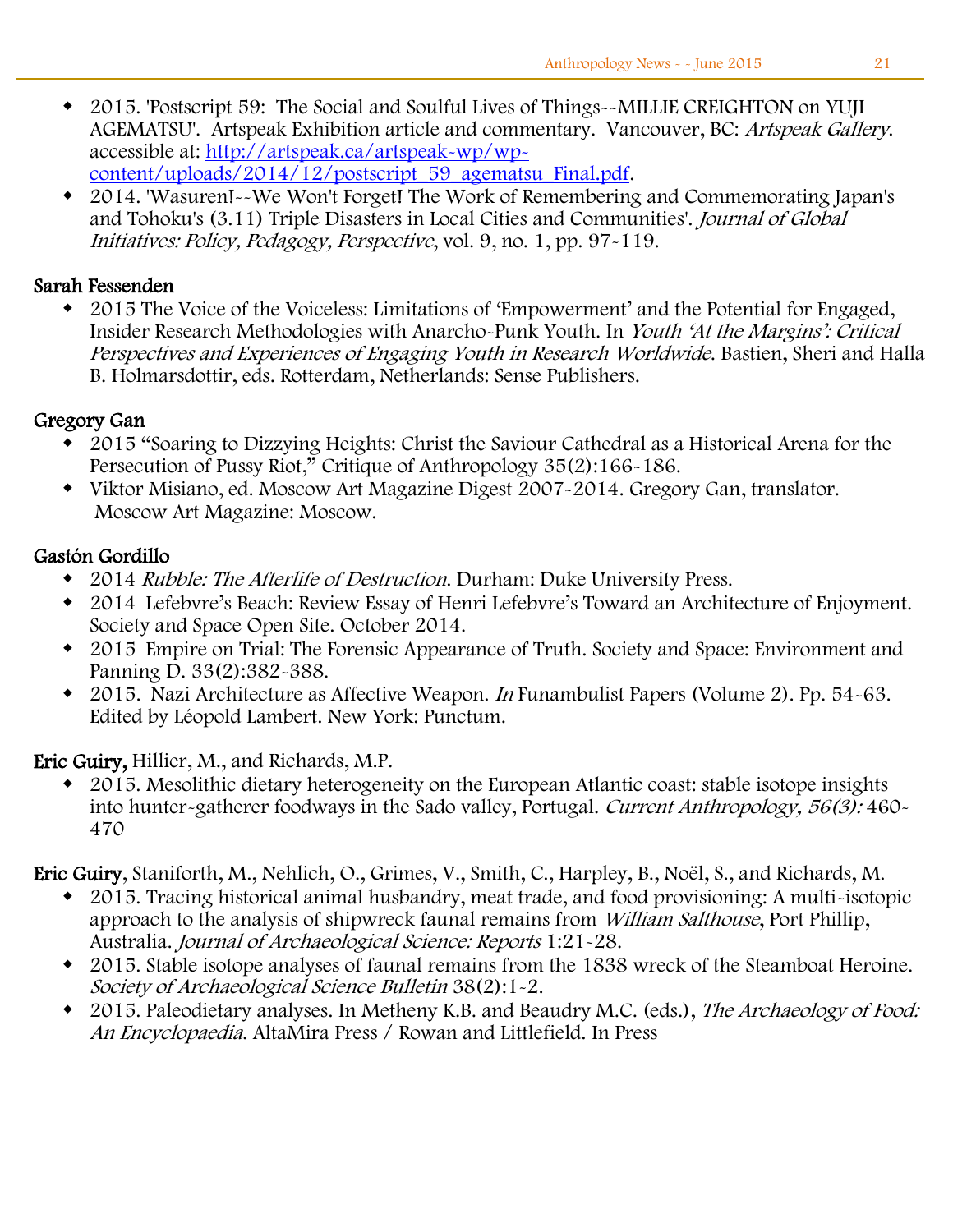Eric Guiry, and Gaulton, B.

 2015. Inferring human behaviours from isotopic analyses of rats diets: A critical review and historical application. Journal of Archaeological Method and Theory. DOI 10.1007/s10816-015-9248-9

#### Antsey, R.J., Eric Guiry, Renouf, M.A.P., and Deal, M.

 2015. Assessing the antiquity of archaeobotanical remains: a cautionary tale from Port au Choix, Newfoundland. Vegetation History and Archaeobotany. DOI 10.1007/s00334-015-0526-y

Eric Guiry, Harpley, B., Jones, Z., and Smith, C.

 2014. Integrating stable isotope and zooarchaeological analyses in historical archaeology: a case study from the urban nineteenth-century Commonwealth Block site, Melbourne, Australia. International Journal of Historical Archaeology 18:415-440.

#### Grimes, V., Fuller, B.T., and Eric Guiry.

 2014. Reconstructing diets and origins of Vikings at Hrísbrú, Mosfell Valley, Iceland: The carbon, nitrogen and strontium isotope evidence. In: Zori, D. and Byock, J. (eds.), *Viking Archaeology in* Iceland: Mosfell Archaeology Project. Brepols Publishers, Belgium. Pgs 105-116.

#### Bryn Letham

 2014 Settlement and Shell-Bearing Site Diversity in the Sechelt Inlet System, British Columbia. Canadian Journal of Archaeology, 38(1):280-328.

#### Leslie Robertson

 2015 Rena Point Bolton and Richard Daly, Xweliqwiya: The Life of a Stó:l*ō* Matriarch, 250p, Edmonton: Athabasca University Press, 2013. BC Studies. (Online, 13 January).

#### Vinay Kamat

 2014 "The ocean is our farm": Marine conservation, food insecurity, and social suffering in southeastern Tanzania. Human Organization 73(3):289-298.

#### Diana Marsh

 2015 "Reassembling the Social Life of a Medicine Man: Reassessing otherness, agency and authorship in the Wellcome Archives." Journal of Material Culture I-35, http://mcu.sagepub.com/content/early/2015/04/07/1359183515578977.full.pdf+html.

#### Kenneth M Ames, and Andrew Martindale

• 2014 Rope Bridges and Cables: A Synthesis of Prince Rupert Harbour Archaeology. Canadian Journal of Archaeology. 38(1):140-178.

#### Andrew Martindale

 2014 Archaeology Taken to Court: Unraveling the Epistemology of Cultural Tradition in the Context of Aboriginal Title Cases. IN Rethinking Colonial Pasts through Archaeology. Neal Ferris and Rodney Harrison, eds. pp. 397-422. Oxford University Press.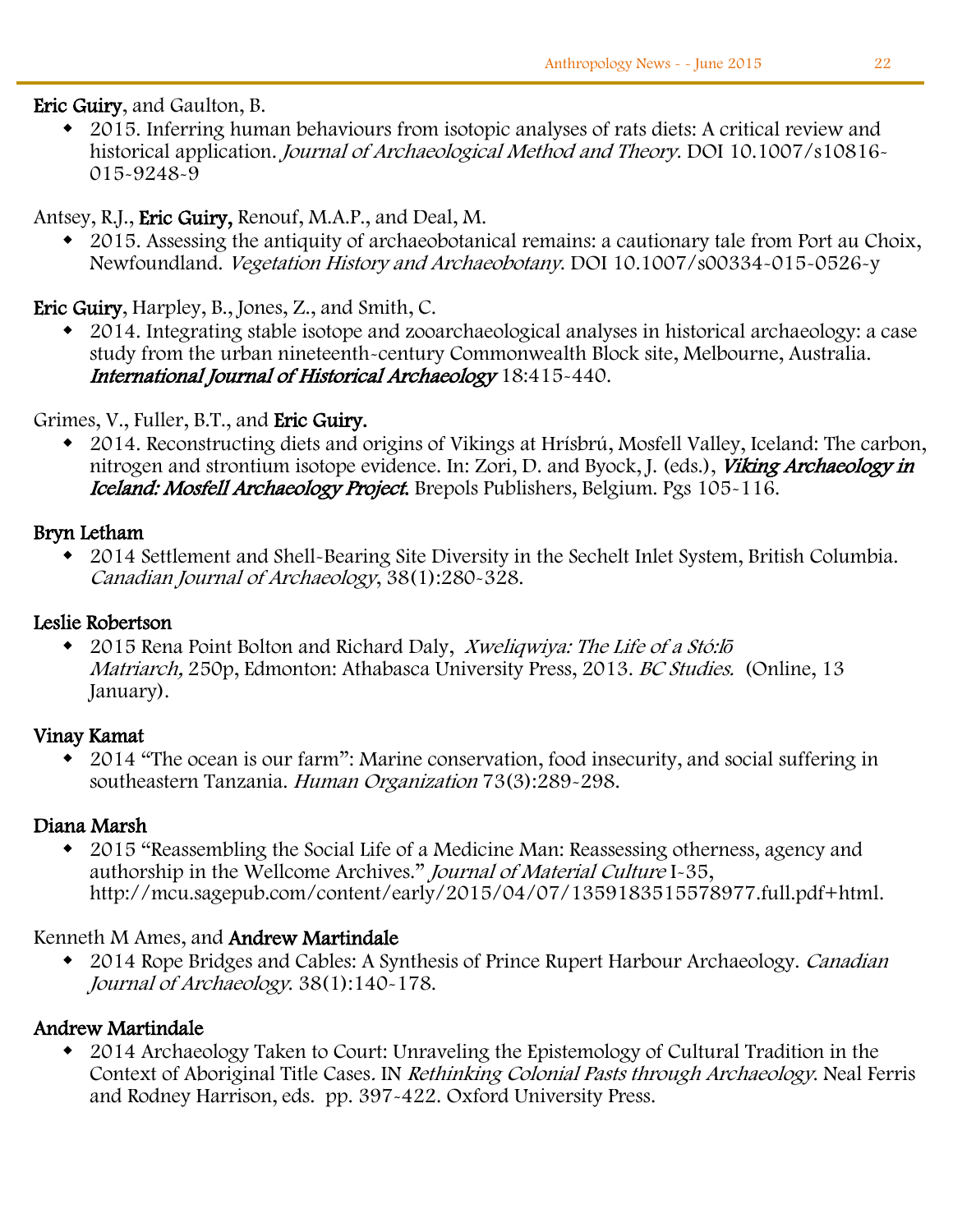#### Andrew Martindale and George Nicholas

• 2014 Archaeology as Federated Knowledge. Canadian Journal of Archaeology. 38(2):434-465.

#### Andrew Martindale and Natasha Lyons (Guest Editors)

- 2014 Community-Oriented Archaeology. Special Section of the Canadian Journal of Archaeology. 38(2)
- 2014 Introduction: Community-Oriented Archaeology. Canadian Journal of Archaeology 38(2):425-433.

#### R.G. Matson

• 2014 Cedar Mesa Basketmaker II: The story continues. Archaeology Southwest 28(3&4): 24-30.

#### R.G. Matson and M.P.R. Magne

 2015 North America: Na Dene/ Athapaskan archaeology and linguistics. In The Global Prehistory of Human Migration, ed. by Peter Bellwood, pp. 333-339, Chichester, UK: WileyBlackwell (a republication).

#### Carol E. Mayer

- 2015 A green Dress: Vanuatu. In Trophies, Relics and Curios? Missionary Heritage from Africa and the Pacific. Karen Jacobs, Chantal Knowles and Chris Wingfield, eds. Pp. 131-138. Sidestone Press, Leiden
- 2015 A Discerning Eye: The Walter C. Koerner Collection of European Ceramics. Figure.1 Vancouver/Berkeley. 172 pp.

#### Metcalfe, J.Z., Longstaffe, F.J.

 2014 Environmental change and seasonal behavior of mastodons in the Great Lakes region inferred from stable isotope analysis. Quaternary Research 82: 366-377.

Schwartz-Narbonne, R., Longstaffe, F.J., Metcalfe, J.Z., Zazula, G.

 2015 Solving the woolly mammoth conundrum: amino acid 15N-enrichment suggests a distinct forage or habitat. Scientific Reports 5. DOI: 10.1038/srep09791

Zazula, G.D., MacPhee, R.D.E., Jessica Z Metcalfe, Reyes, A.V., Brock, F., Druckenmiller, P.S., Groves, P., Harington, C.R., Hodgins, G.W.L., Kunz, M.L., Longstaffe, F.J., Mann, D.H., McDonald, H.G., Nalawade-Chavan, S., Southon, J.R.

 2014. American mastodon extirpation in the Arctic and Subarctic predates human colonization and terminal Pleistocene climate change. Proceedings of the National Academy of Sciences of the United States of America 111: 18460-18465.

Collet, Jean-Paul, William McKellin, Sravan Jaggumantri, and Niranjan Kissoon

 2014 Personalized Evidence of Treatment Effects for the Practice of Personalized Medicine: A New Model of Care. BMC Health Services Research 14(2):1-1.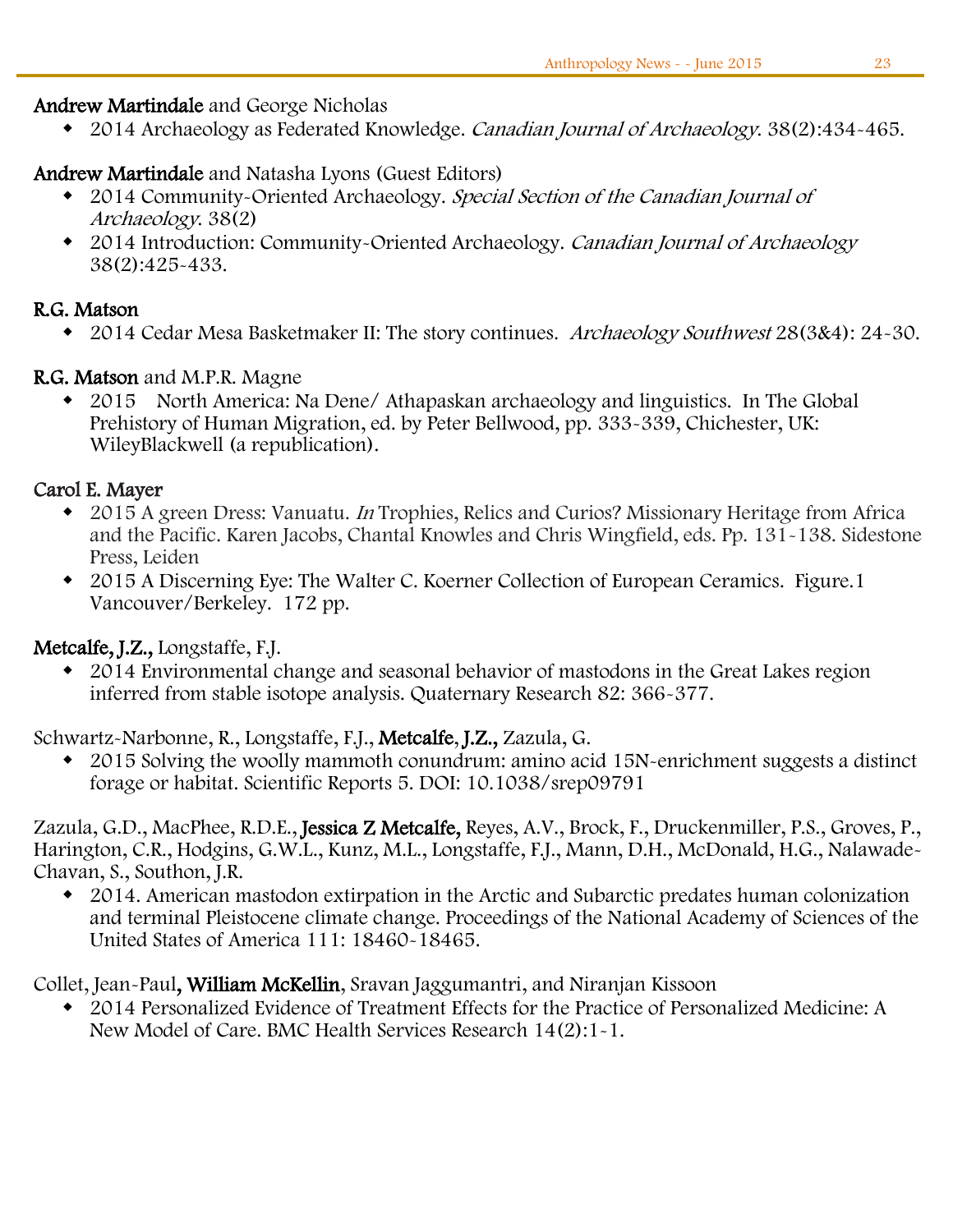Ipsiroglu, Osman Sevket, Yi-Hsuan Amy Hung, Forson Chan, Michelle Ross, Dorothee Veer, Sonja Soo, Gloria Ho, Mai Berger, Graham McAllister, Heinrich Garn, Gerhard Kloesch, Adriano Vilela Barbosa, Sylvia Stockler, William McKellin, and Eric Vatikiotis-Bateson

 2015 "Diagnosis by Behavioral Observation" Home-Videosomnography – a Rigorous Ethnographic Approach to Sleep of Children with Neurodevelopmental Conditions. Frontiers in Psychiatry 6.

Jaggumantri, Sravan, William McKellin, Sylvia Stockler, Clara van Karnebeek, and Jean-Paul Collet

 2014 Personalized Evaluation Model for Making Informed Decisions in Treatments for Individuals with Intellectual Disability. In Joint Meeting of the 20th Biennial Meeting of the International Society for Developmental Neuroscience and the 5th Annual NeuroDevNet Brain Development Conference. Montreal.

#### Schrewe, Brett, Daniel D Pratt, and William H McKellin

 2015 Adapting the Forms of Yesterday to the Functions of Today and the Needs of Tomorrow: A Genealogical Case Study of Clinical Teaching Units in Canada. Advances in Health Sciences Education: 1-25.

#### Charles R. Menzies

- 2015. "Oil, Energy, and Anthropological Collaboration on the Northwest Coast of Canada." Journal of Anthropological Research. Vol. 71(1):5-21.
- 2015. Charles R. Menzies. "In Our Grandmothers' Garden: An Indigenous Approach to Collaborative Film." In Aline Gubrium, Krista Harper, and Marty Otañez, (eds). Participatory Visual and Digital Research in Action. Walnut Creek, CA: Left Coast Books.
- 2015. Charles R. Menzies. "At the End of the Road: Reflections on Finistère, Land's End, France." In Nieves Herrero Pérez and Sharon R. Roseman (eds). The Tourist Imaginary and Pilgrimages to the Edges of the World. Bristol: Channel View Publications Ltd. Pp. 47-61.

#### Bruce Granville Miller

- 2014 Review of A Totem Pole History: The Work of Lummi Carver Joe Hillaire. Journal of Folklore Research, posted October 29. 1078 words
- 2015 Review of "Framing Chief Leschi: Narratives and the Politics of Historical Justice. Lisa Blee," The American Historical Review 2015 120 (1): 247-248
- 2014 Review of Indigenous Peoples of North America: A Concise Anthropological Overview. Robert Muckle, BC Studies 183: 145-146.
- 2014 Review of Claiming Tribal Identity: The Five Tribes and the Politics of Federal Acknowledgement. Mark Edwin Miller, University of Oklahoma Press. New Mexico Historical Review 89 (4): 540-542.
- An Ethnographic view of Legal Entanglements on the Salish Sea Borderlands, UBC Law Review. 47 (3): 991-1024.

#### Tal Nitsán

 2015 "Rape Culture on University Campuses." An interdisciplinary panel discussion organized by the Sociology Students' Association as part of the UBC Sexual Assault Awareness Month, January 27.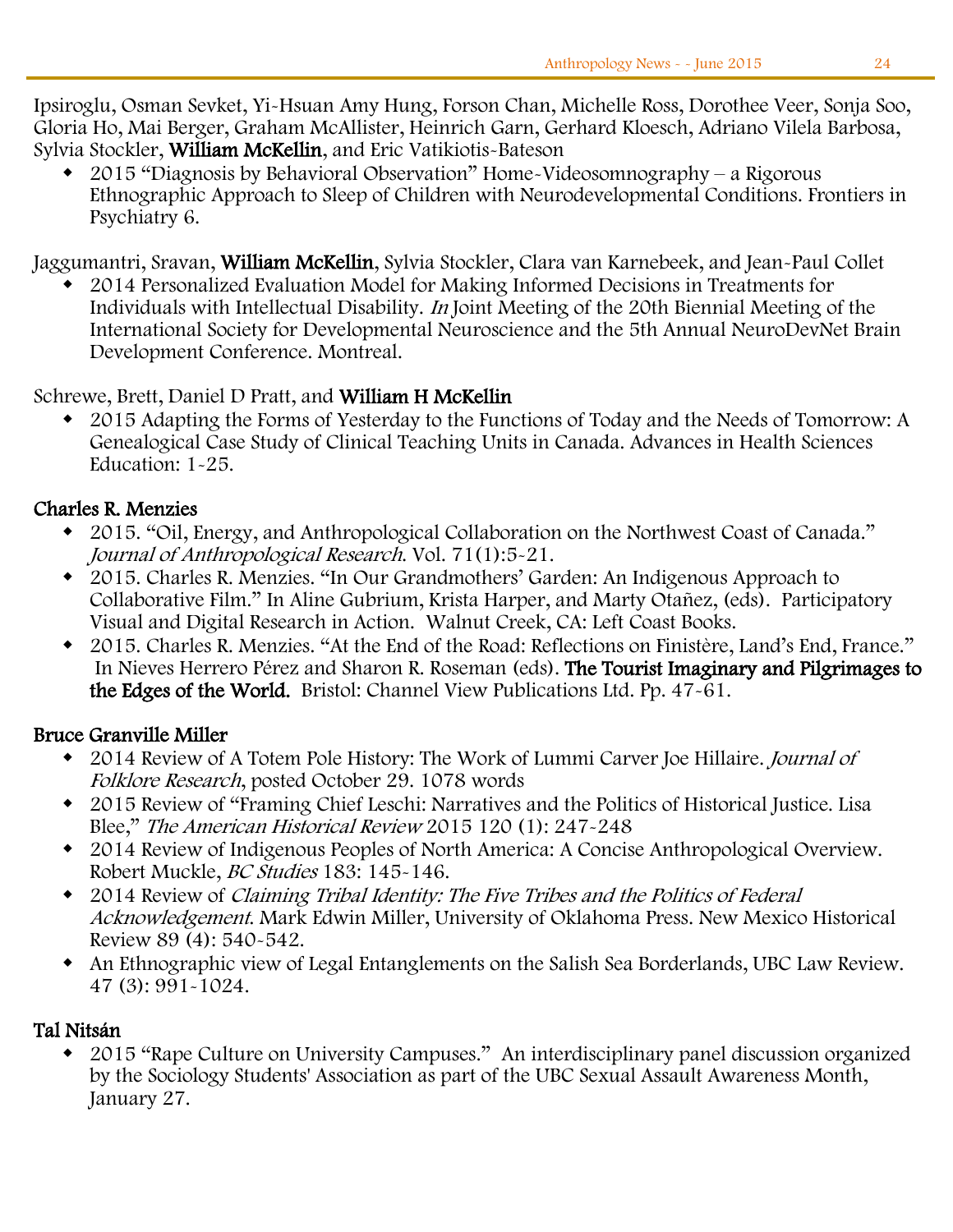#### $\overline{a}$ Vishala Parmasad

 2015. "She is my blood: replacement donation and reciprocity in Trinidad," in Giving Blood: The Institutional making of Altruism, edited by Johanne Charbonneau & André Smith, Routledge Studies in the Sociology of Health and Illness. London: Routledge.

#### Wilson, Marisa, and Vishala Parmasad.

 2014. "Political economies of sugar: views from a former sugar cane industry." In Dietary Sugars and Health, edited by Michael Goran, Luc Tappy and Kim-Anne Le. Oxford: Taylor & Francis.

Kimberly Plomp, Una Strand Vidarsdottir, Darlene Weston, Keith Dobney, Mark Collard

 2015 The Ancestral Shape Hypothesis: An Evolutionary Explanation for the Occurrence of Intervertebral Disc Herniation in Humans. BMC Evolutionary Biology 15:68.

Jaime Guzman, Oralia Gómez-Ramírez, Roman Jurencak, Natalie J. Shiff,Roberta A. Berard, Ciaran M. Duffy, Kiem Oen, Ross E. Petty, Susanne M. Benseler, Rollin Brant, and Lori B. Tucker

 2014 What Matters Most for Patients, Parents, and Clinicians in the Course of Juvenile Idiopathic Arthritis? A Qualitative Study. Journal of Rheumatology 41(11):2260-2269.

#### Robin Ridington

- 2014 Dane-zaa Oral History: Why It's Not Hearsay. BC Studies. no. 183, Autumn 2014: 77-102.
- 2014 They Dream About Everything: The Last Dreamers of the Dane-zaa. in *Lucid Dreaming:* New Perspectives on Consciousness in Sleep. vol 2: 193-208. Ryan Hurd and Kelly Bulkeley, eds. Praeger: Santa Barbara, Denver, Oxford.

#### David C. Ryniker

 2015 Space and Time in West Guadalcanal: A Political Economy. Special Issue "Indigenous Knowledge and Sustainable Development," Global Bioethics 26(2):58-72.

#### Sara Shneiderman

- 2015 ["Nepal: the Long Road to Recovery"](https://www.mail.ubc.ca/owa/Anth.Head@ubc.ca/redir.aspx?SURL=vSiL9kQ74Qm4JMBar35mlQbi-m4xjPu6r__f6ab5BL7aPLDJ53zSCGgAdAB0AHAAOgAvAC8AdwB3AHcALgBhAHMAaQBhAHAAYQBjAGkAZgBpAGMAbQBlAG0AbwAuAGMAYQAvAG4AZQBwAGEAbAAtAHIAZQBjAG8AdgBlAHIAeQA.&URL=http%3a%2f%2fwww.asiapacificmemo.ca%2fnepal-recovery) *Asia Pacific Memo.* Co-authored with Mark Turin
- 2015 ["Nepal's Relief Effort Must Reach the Rural Poor"](https://www.mail.ubc.ca/owa/Anth.Head@ubc.ca/redir.aspx?SURL=olS4so22bGvj4ykDC-F_IN7nwfIPaJX9PYiX5tK5hE_aPLDJ53zSCGgAdAB0AHAAOgAvAC8AdwB3AHcALgB0AGgAZQBnAGwAbwBiAGUAYQBuAGQAbQBhAGkAbAAuAGMAbwBtAC8AZwBsAG8AYgBlAC0AZABlAGIAYQB0AGUALwBuAGUAcABhAGwAcwAtAHIAZQBsAGkAZQBmAC0AZQBmAGYAbwByAHQALQBtAHUAcwB0AC0AcgBlAGEAYwBoAC0AdABoAGUALQByAHUAcgBhAGwALQBwAG8AbwByAC8AYQByAHQAaQBjAGwAZQAyADQAMQAzADUAOQA3ADMALwA.&URL=http%3a%2f%2fwww.theglobeandmail.com%2fglobe-debate%2fnepals-relief-effort-must-reach-the-rural-poor%2farticle24135973%2f) *Globe & Mail.* Co-authored with Mark Turin.
- 2015 "Nepal's Citizenship Challenges: Gender and Sovereignty in the Himalayas", Asia Pacific Memo #326[.http://www.asiapacificmemo.ca/nepal-citizenship-gender](https://www.mail.ubc.ca/owa/Anth.Head@ubc.ca/redir.aspx?SURL=-Vvepg3kzv515b6DJPSENOd3QxIPqehZsNDCfuctmkDaPLDJ53zSCGgAdAB0AHAAOgAvAC8AdwB3AHcALgBhAHMAaQBhAHAAYQBjAGkAZgBpAGMAbQBlAG0AbwAuAGMAYQAvAG4AZQBwAGEAbAAtAGMAaQB0AGkAegBlAG4AcwBoAGkAcAAtAGcAZQBuAGQAZQByAA..&URL=http%3a%2f%2fwww.asiapacificmemo.ca%2fnepal-citizenship-gender)
- 2015 Review of *Bodies in Balance: the Art of Tibetan Medicine*. Theresia Hofer, ed. (exhibition and book review). Museum Anthropology 38(1): 63-65.
- 2015. Rituals of Ethnicity: Thangmi Identities Between Nepal and India. Philadelphia: University of Pennsylvania Press (Contemporary Ethnography Series)

#### Anthony Shelton

- 2015 Popular Art and Portuguese Identity: Anatomy of an Exhibition. Paper presented at Birkbeck Arts Week, Centre for Iberian and Latin American Visual Studies, Birkbeck University of London, London, May 21.
- 2015 World Museums: Geographies and Genealogies. The Humanities and Arts Research Centre (HARC) Dialogue, Royal Holloway, University London, London, UK. May 19.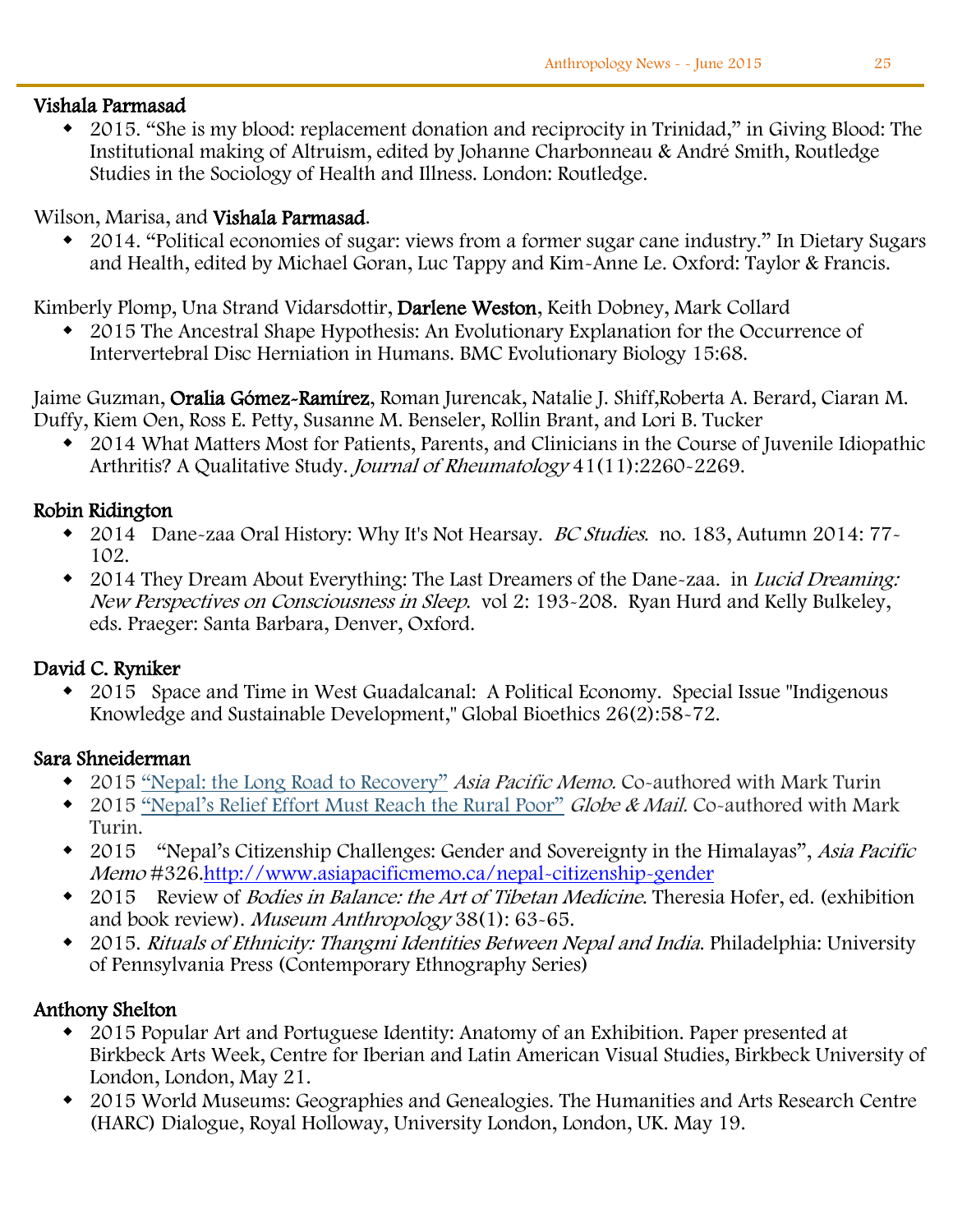2014 Review of Mukurtu Content Management System. Language Documentation and Conservation, 8: 315-325.<http://hdl.handle.net/> 10125/24610.

Bir Bahadur Thami and Laxmi Basukala, edited by Mark Turin.

 2014. Niko Thangmi Kham: Kaksha Nis (Our Thangmi Language: Class Two). Kathmandu: Educate the Children. Mother tongue primer for Thangmi-speaking children. 60 pages.

#### Gurung, Om, Tamang, Mukta Singh and Mark Turin

 2014. Perspectives on Social Inclusion and Exclusion in Nepal. Kathmandu: Central Department of Sociology/Anthropology, Tribhuvan University. ISBN 9789937524506.

#### Mark Turin

- 2014. 'Mother Tongues and Language Competence: The Shifting Politics of Linguistic Belonging in the Himalayas' Facing Globalization in the Himalayas: Belonging and the Politics of the Self: Governance, Conflict, and Civic Action. Edited by Toffin, G. and Pfaff-Czarnecka, J. Sage Publications. Delhi. Vol. 5, pp. 371-396.
- 2014. Book 2.0: Digital Humanities. 4 (1 & 2). Edited by Mark Turin & Mick Gowar. 149 pages.
- 2014. 'From Ancient Nepal to Digital Himalaya: Meditations on History, Technology and Access' Sucāruvādadeśika: A Festschrift Honoring Professor Theodore Riccardi. Edited by Lewis, T. and B.M. Owens. Social Science Baha and Himal Books. Kathmandu. pp. 367-378.
- 2014. 'Book review' (review of Dictionary of the Great Andamanese Language: English-Great Andamanese-Hindi by Anvita Abbi) Indian Linguistics, Vol. 74 (3-4) 2013: 149-153
- 2014. 'Nepal's recent history on pdf' Nepali Times. Issue 700, 28 March–3 April, p. 4.
- 2014 'Orality and Technology, or the Bit and the Byte: The Work of the World Oral Literature Project' Oral Tradition, 28/2 (2013):173-186.

# Special Events and Media

#### Alexia Bloch

 2015. Discussant. Russia's Migration Regulatory Regime: Migration Policy, Laws, Enforcement and Effects. Centre of Contemporary Central Asia and the Caucasus, School of Oriental and African Studies (SOAS), University of London. London, U.K. June 19.

#### Daniel Brasil

 2015. Organizer and coordinator. International Seminar Identities and Collective Mobilizations: Perspectives on American Contexts. Instituto Cubano de Investigación Cultural Juan Marinello. Havana, Cuba, April 15th.

#### Millie Creighton

• Interviewed for and quoted in the article, Noh Pressure! Noh Workshop in Vancouver, by Jacob Derkson published in, The Geppo Bulletin: A Journal of Japanese Canadian Community, History + Culture, April 2015 edition, pp. 7 and 21. (The article can also be assessed at the journal's online site at: [http://jccabulletin-geppo.ca/noh-pressure-noh-workshop-in-vancouver/\)](https://www.mail.ubc.ca/owa/Anth.Head@ubc.ca/redir.aspx?SURL=emy1xKsYmCcazKydqWK_DdO4pn3cpnaZ8-hrXinUOqb7CL-YMnvSCGgAdAB0AHAAOgAvAC8AagBjAGMAYQBiAHUAbABsAGUAdABpAG4ALQBnAGUAcABwAG8ALgBjAGEALwBuAG8AaAAtAHAAcgBlAHMAcwB1AHIAZQAtAG4AbwBoAC0AdwBvAHIAawBzAGgAbwBwAC0AaQBuAC0AdgBhAG4AYwBvAHUAdgBlAHIALwA.&URL=http%3a%2f%2fjccabulletin-geppo.ca%2fnoh-pressure-noh-workshop-in-vancouver%2f). The article, with Dr. Creighton quoted, was also originally published in a somewhat different version in the Victoria Nikkei Cultural Society's Nikkei Forum, April 2015 edition.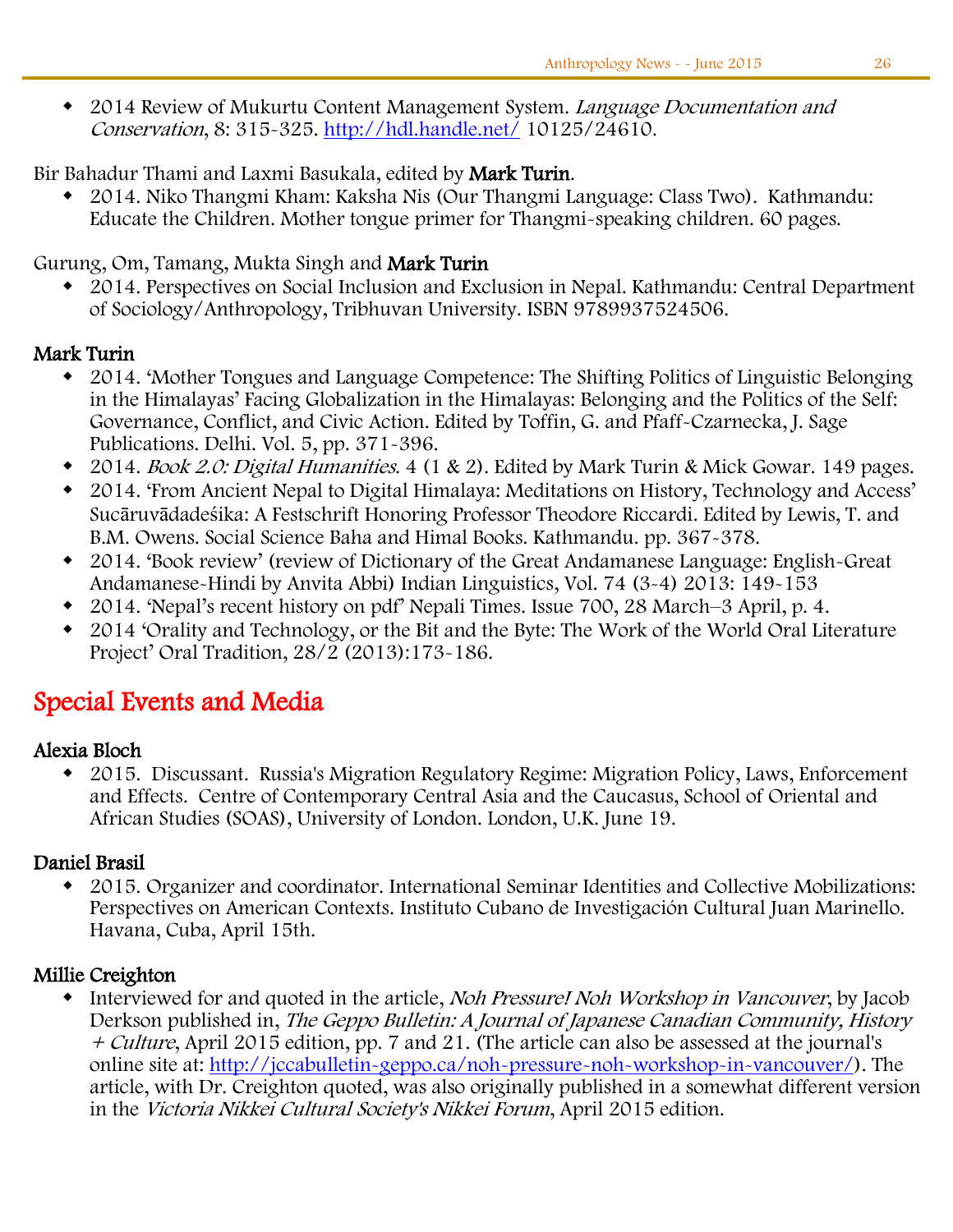#### Tal Nitsán

- 2015 Round Table Co-Organizer (with Peggy Sanday) Activism for Sexual Equality on Campus. Society for Anthropology of North America Meeting: Inequality, Equality, and Difference. New York, April 18.
- 2014 Round Table Co-Organizer (with Peggy Sanday) Producing Rape-free Campus Cultures. American Anthropological Association: Producing Anthropology, Washington DC. Dec 6.
- 2015 Organizer. Fighting with Masculinity. Reimagining Manhood Movie Night. UBC, June 4.
- 2015 -Organizer (with the Sexual Assault Support Center). A Discussion on Healthy Masculinities at UBC. UBC, March 3.
- 2014 Special Event Organizer: Counter Narratives: Troubling Official Discourses on the "War on Drugs" in Mexico. A two days' workshop with Julián Cardona, Liu Institute for Global Issues, B.C. November 27-28.
- 2014 Special Event Organizer: Self-Determination or Consultation? Tensions, Challenges, and Limits of the Indigenous Rights Discourse in Chile. Latin America and the Global presents: Magdalena Ugarte: Notes from the Field. Liu Institute for Global Issues, B.C. November 12.
- 2014 Special Event Organizer: "Homicide and Canicide: Exploring Epistemologies of Violence in Ciudad Juárez, Mexico. Latin America and the Global presents: Juanita Sundberg: Notes from the Field. Liu Institute for Global Issues, B.C. October 22.
- 2014 Special Event Organizer. Latin America and the Global presents: Gaston Gordillo: Notes from the Field. Liu Institute for Global Issues, B.C, October 1.